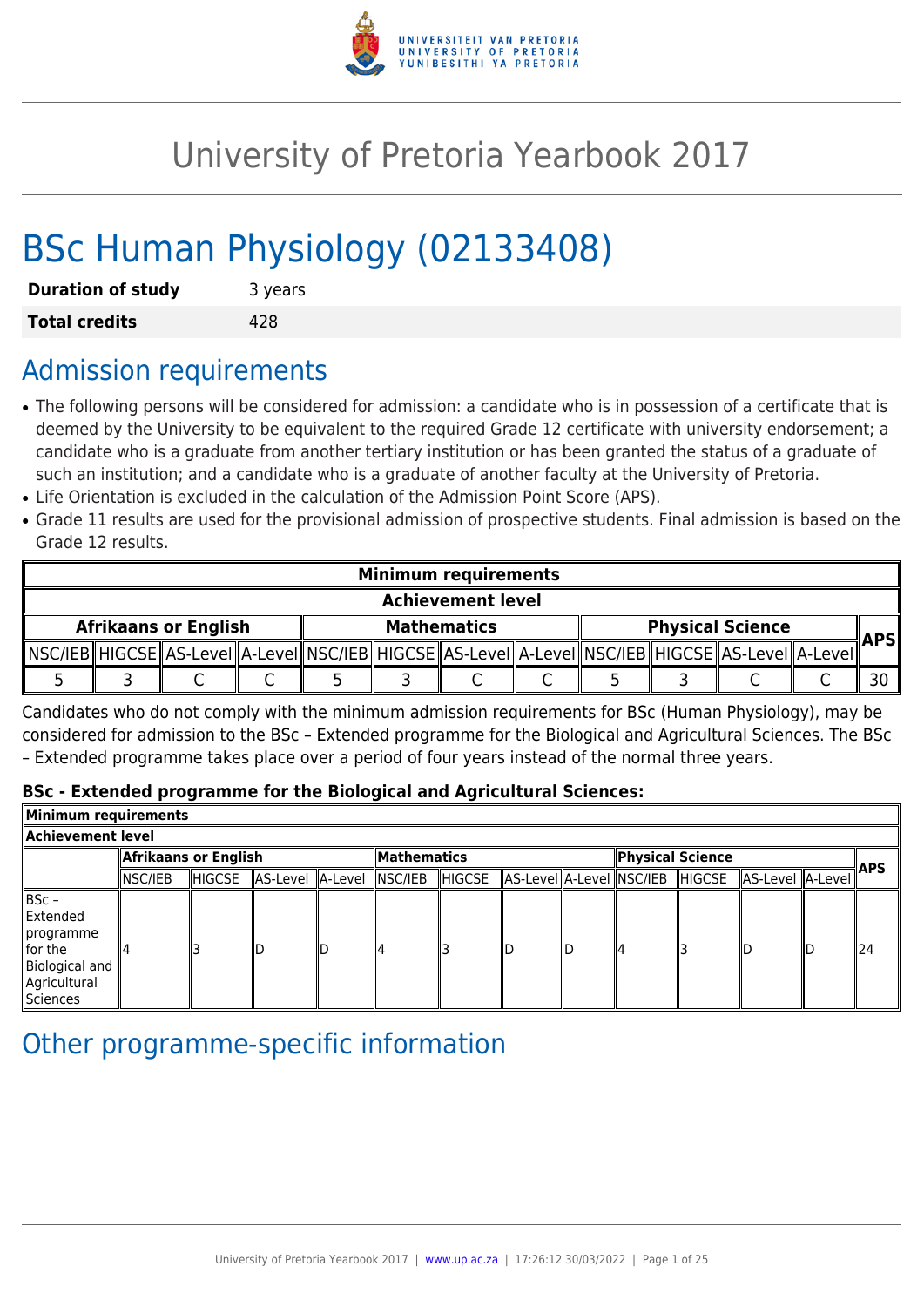

A student must pass all the minimum prescribed and elective module credits as set out at the end of each year within a programme as well as the total required credits to comply with the particular degree programme. Please refer to the curricula of the respective programmes. At least 144 credits must be obtained at 300-/400-level, or otherwise as indicated by curriculum. The minimum module credits needed to comply with degree requirements is set out at the end of each study programme. Subject to the programmes as indicated a maximum of 150 credits will be recognised at 100-level. A student may, in consultation with the Head of Department and subject to the permission by the Dean, select or replace prescribed module credits not indicated in BSc three-year study programmes to the equivalent of a maximum of 36 module credits.

It is important that the total number of prescribed module credits is completed during the course of the study programme. The Dean may, on the recommendation of the Head of Department, approve deviations in this regard. Subject to the programmes as indicated in the respective curricula, a student may not register for more than 75 module credits per semester at first-year level subject to permission by the Dean. A student may be permitted to register for up to 80 module credits in a the first semester during the first year provided that he or she obtained a final mark of no less than 70% for grade 12 Mathematics and achieved an APS of 34 or more in the NSC.

Students who are already in possession of a bachelor's degree, will not receive credit for modules of which the content overlap with modules from the degree that was already conferred. Credits will not be considered for more than half the credits passed previously for an uncompleted degree. No credits at the final-year or 300- and 400-level will be granted.

The Dean may, on the recommendation of the programme manager, approve deviations with regard to the composition of the study programme.

Please note: Where elective modules are not specified, these may be chosen from any modules appearing in the list of modules.

It remains the student's responsibility to acertain, prior to registration, whether they comply with the prerequisites of the modules they want to register for.

The prerequisites are listed in the Alphabetical list of modules.

# Promotion to next study year

A student will be promoted to the following year of study if he or she passed 100 credits of the prescribed credits for a year of study, unless the Dean on the recommendation of the head of department decides otherwise. A student who does not comply with the requirements for promotion to the following year of study, retains the credit for the modules already passed and may be admitted by the Dean, on recommendation of the head of department, to modules of the following year of study to a maximum of 48 credits, provided that it will fit in with both the lecture and examination timetable.

# **General promotion requirements in the faculty**

All students whose academic progress is not acceptable can be suspended from further studies.

- A student who is excluded from further studies in terms of the stipulations of the abovementioned regulations, will be notified in writing by the Dean or Admissions Committee at the end of the relevant semester.
- A student who has been excluded from further studies may apply in writing to the Admissions Committee of the Faculty of Natural and Agricultural Sciences for re-admission.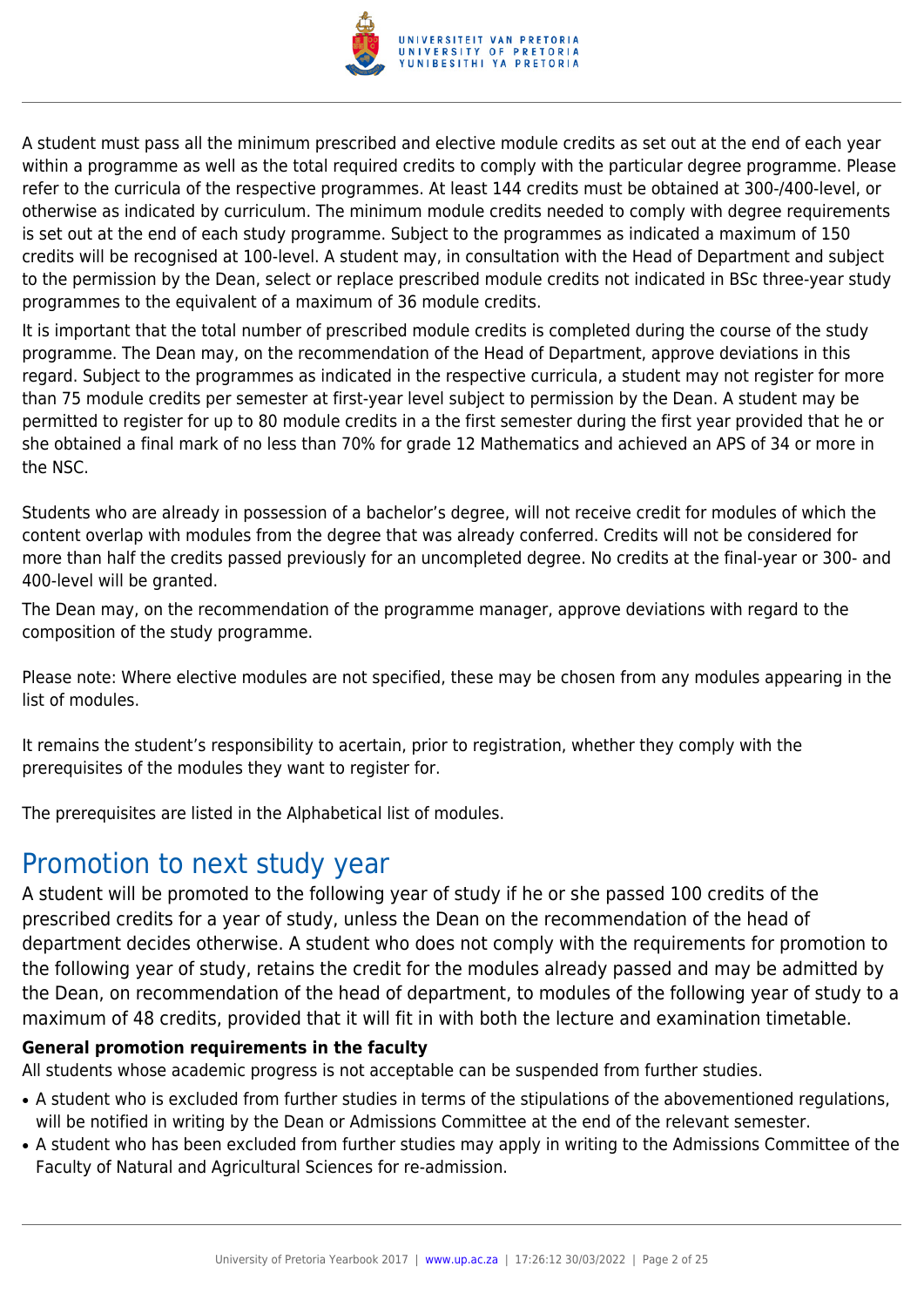

- Should the student be re-admitted by the Admissions Committee, strict conditions will be set which the student must comply with in order to proceed with his/her studies.
- Should the student not be re-admitted to further studies by the Admissions Committee, he/she will be informed in writing.
- Students who are not re-admitted by the Admissions Committee have the right to appeal to the Senior Appeals Committee.
- Any decision taken by the Senior Appeals Committee is final.

# Pass with distinction

A student obtains his or her degree with distinction if all prescribed modules at 300-level (or higher) are passed in one academic year with a weighted average of at least 75%, and obtain at least a subminimum of 65% in each of the relevant modules.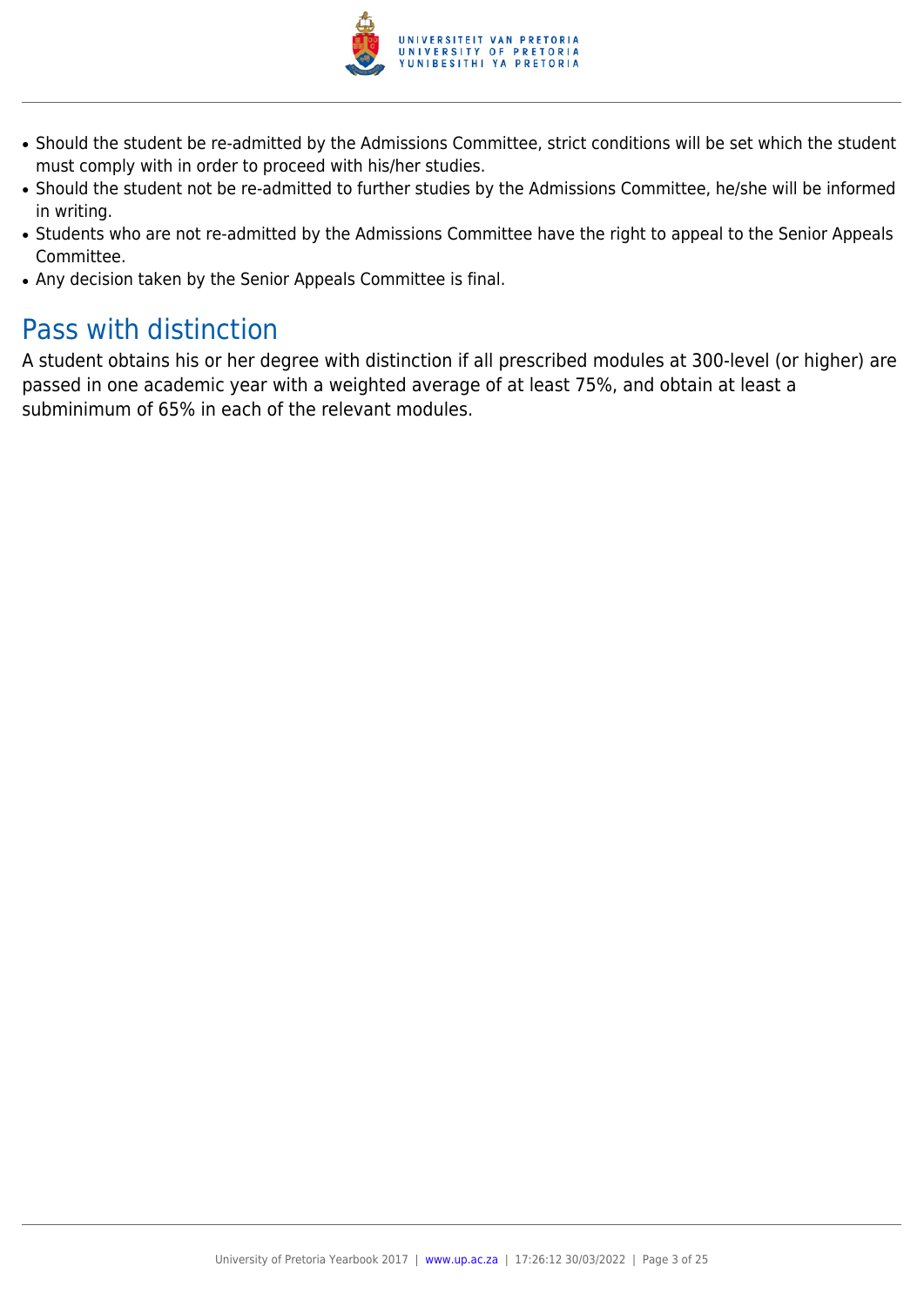

# Curriculum: Year 1

# **Minimum credits: 140**

# **Minimum credits:**

Fundamental  $= 12$ 

 $Core = 128$ 

# **Additional information:**

Students who do not qualify for AIM 102 must register for AIM 111 and AIM 121.

Students intending to apply for the 65 MBChB, or the 5 BChD places that become available in the second semester, may only enrol for FIL 155(6), MGW 112(6) and MTL 180(12) with the understanding that:

- they obtained an APS of at least 34 and passed grade 12 Mathematics with at least 70%; and
- they may defer doing WTW 134 in the first semester, however, should they not be selected and want to continue with a BSc programme, WTW 165 must be taken in the second semester of the first year.

**Please note:** ANA modules can only be taken by BSc (Medical Science) students.

# **Fundamental modules**

# **Academic information management 111 (AIM 111)**

| <b>Module credits</b>         | 4.00                                                                                                                                                                                                                                                                                                                    |
|-------------------------------|-------------------------------------------------------------------------------------------------------------------------------------------------------------------------------------------------------------------------------------------------------------------------------------------------------------------------|
| Service modules               | Faculty of Engineering, Built Environment and Information Technology<br><b>Faculty of Education</b><br><b>Faculty of Economic and Management Sciences</b><br><b>Faculty of Humanities</b><br>Faculty of Law<br><b>Faculty of Health Sciences</b><br>Faculty of Natural and Agricultural Sciences<br>Faculty of Theology |
| <b>Prerequisites</b>          | No prerequisites.                                                                                                                                                                                                                                                                                                       |
| <b>Contact time</b>           | MAMELODI, 2 lectures per week                                                                                                                                                                                                                                                                                           |
| Language of tuition           | Separate classes for Afrikaans and English                                                                                                                                                                                                                                                                              |
| <b>Academic organisation</b>  | <b>Information Science</b>                                                                                                                                                                                                                                                                                              |
| <b>Period of presentation</b> | Semester 1                                                                                                                                                                                                                                                                                                              |

# **Module content**

Find, evaluate, process, manage and present information resources for academic purposes using appropriate technology.

# **Academic information management 121 (AIM 121)**

**Module credits** 4.00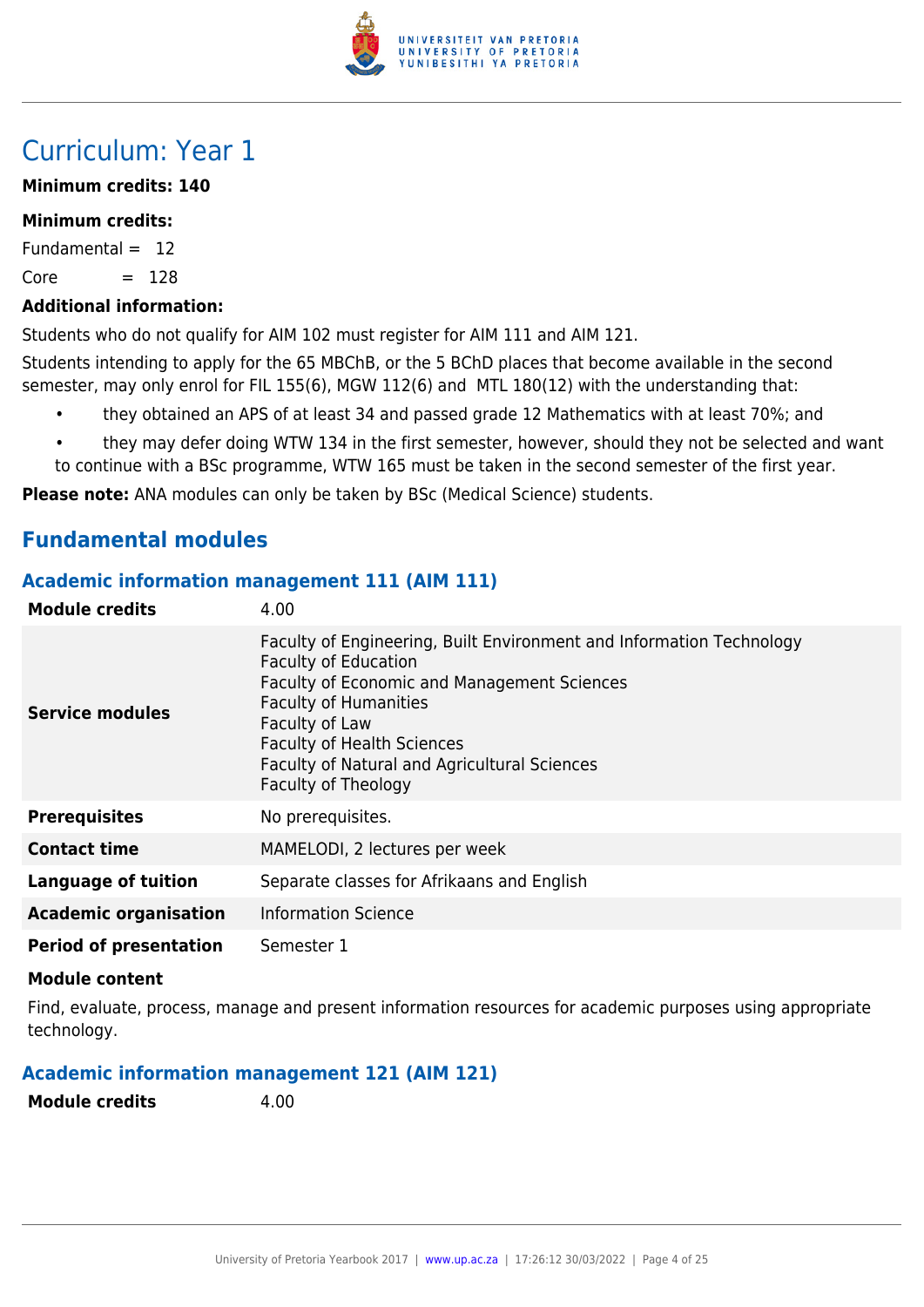

| Service modules               | Faculty of Engineering, Built Environment and Information Technology<br><b>Faculty of Education</b><br>Faculty of Economic and Management Sciences<br><b>Faculty of Humanities</b><br>Faculty of Law<br><b>Faculty of Health Sciences</b><br>Faculty of Natural and Agricultural Sciences<br>Faculty of Theology<br><b>Faculty of Veterinary Science</b> |
|-------------------------------|----------------------------------------------------------------------------------------------------------------------------------------------------------------------------------------------------------------------------------------------------------------------------------------------------------------------------------------------------------|
| <b>Prerequisites</b>          | No prerequisites.                                                                                                                                                                                                                                                                                                                                        |
| <b>Contact time</b>           | 2 lectures per week, MAMELODI                                                                                                                                                                                                                                                                                                                            |
| <b>Language of tuition</b>    | Separate classes for Afrikaans and English                                                                                                                                                                                                                                                                                                               |
| <b>Academic organisation</b>  | <b>Informatics</b>                                                                                                                                                                                                                                                                                                                                       |
| <b>Period of presentation</b> | Semester 2                                                                                                                                                                                                                                                                                                                                               |

Apply effective search strategies in different technological environments. Demonstrate the ethical and fair use of information resources. Integrate 21st-century communications into the management of academic information.

# **Language and study skills 110 (LST 110)**

| <b>Module credits</b>         | 6.00                                                                                 |
|-------------------------------|--------------------------------------------------------------------------------------|
| <b>Service modules</b>        | Faculty of Natural and Agricultural Sciences<br><b>Faculty of Veterinary Science</b> |
| <b>Prerequisites</b>          | No prerequisites.                                                                    |
| <b>Contact time</b>           | 2 lectures per week                                                                  |
| <b>Language of tuition</b>    | Module is presented in English                                                       |
| <b>Academic organisation</b>  | Unit for Academic Literacy                                                           |
| <b>Period of presentation</b> | Semester 1                                                                           |

#### **Module content**

The module aims to equip students with the ability to cope with the reading and writing demands of scientific disciplines.

# **Academic orientation 102 (UPO 102)**

| <b>Module credits</b>         | 0.00                                       |
|-------------------------------|--------------------------------------------|
| Language of tuition           | Afrikaans and English is used in one class |
| <b>Academic organisation</b>  | Natural + Agric Sciences Dean              |
| <b>Period of presentation</b> | Year                                       |

# **Academic information management 102 (AIM 102)**

**Module credits** 6.00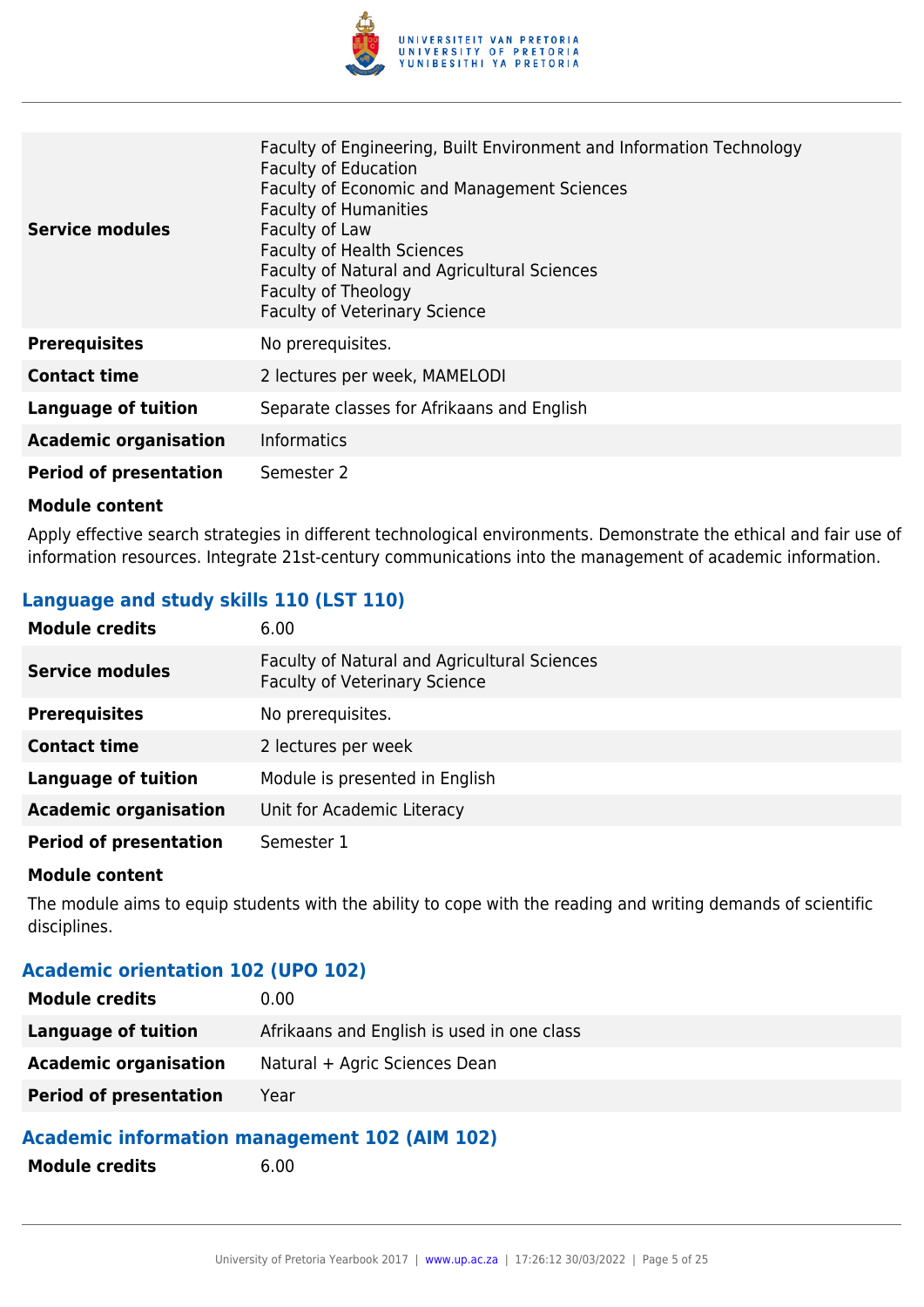

| <b>Service modules</b>        | <b>Faculty of Education</b><br>Faculty of Economic and Management Sciences<br><b>Faculty of Humanities</b><br>Faculty of Law<br><b>Faculty of Health Sciences</b><br>Faculty of Natural and Agricultural Sciences<br>Faculty of Theology<br><b>Faculty of Veterinary Science</b> |
|-------------------------------|----------------------------------------------------------------------------------------------------------------------------------------------------------------------------------------------------------------------------------------------------------------------------------|
| <b>Contact time</b>           | 2 lectures per week                                                                                                                                                                                                                                                              |
| <b>Language of tuition</b>    | Separate classes for Afrikaans and English                                                                                                                                                                                                                                       |
| <b>Academic organisation</b>  | <b>Information Science</b>                                                                                                                                                                                                                                                       |
| <b>Period of presentation</b> | Semester 2                                                                                                                                                                                                                                                                       |

Find, evaluate, process, manage and present information resources for academic purposes using appropriate technology. Apply effective search strategies in different technological environments. Demonstrate the ethical and fair use of information resources. Integrate 21st-century communications into the management of academic information.

# **Core modules**

# **Biometry 120 (BME 120)**

| <b>Module credits</b>         | 16.00                                                                                                                                                        |
|-------------------------------|--------------------------------------------------------------------------------------------------------------------------------------------------------------|
| <b>Service modules</b>        | Faculty of Engineering, Built Environment and Information Technology<br>Faculty of Natural and Agricultural Sciences<br><b>Faculty of Veterinary Science</b> |
| <b>Prerequisites</b>          | At least 4 (50-59%) in Mathematics in the Grade 12 examination, or at least 50%<br>in both Statistics 113, 123                                               |
| <b>Contact time</b>           | 1 practical per week, 4 lectures per week                                                                                                                    |
| <b>Language of tuition</b>    | Separate classes for Afrikaans and English                                                                                                                   |
| <b>Academic organisation</b>  | <b>Statistics</b>                                                                                                                                            |
| <b>Period of presentation</b> | Semester 2                                                                                                                                                   |

#### **Module content**

Simple statistical analysis: Data collection and analysis: Samples, tabulation, graphical representation, describing location, spread and skewness. Introductory probability and distribution theory. Sampling distributions and the central limit theorem. Statistical inference: Basic principles, estimation and testing in the one- and two-sample cases (parametric and non-parametric). Introduction to experimental design. One- and twoway designs, randomised blocks. Multiple statistical analysis: Bivariate data sets: Curve fitting (linear and non-linear), growth curves. Statistical inference in the simple regression case. Categorical analysis: Testing goodness of fit and contingency tables. Multiple regression and correlation: Fitting and testing of models. Residual analysis. Computer literacy: Use of computer packages in data analysis and report writing.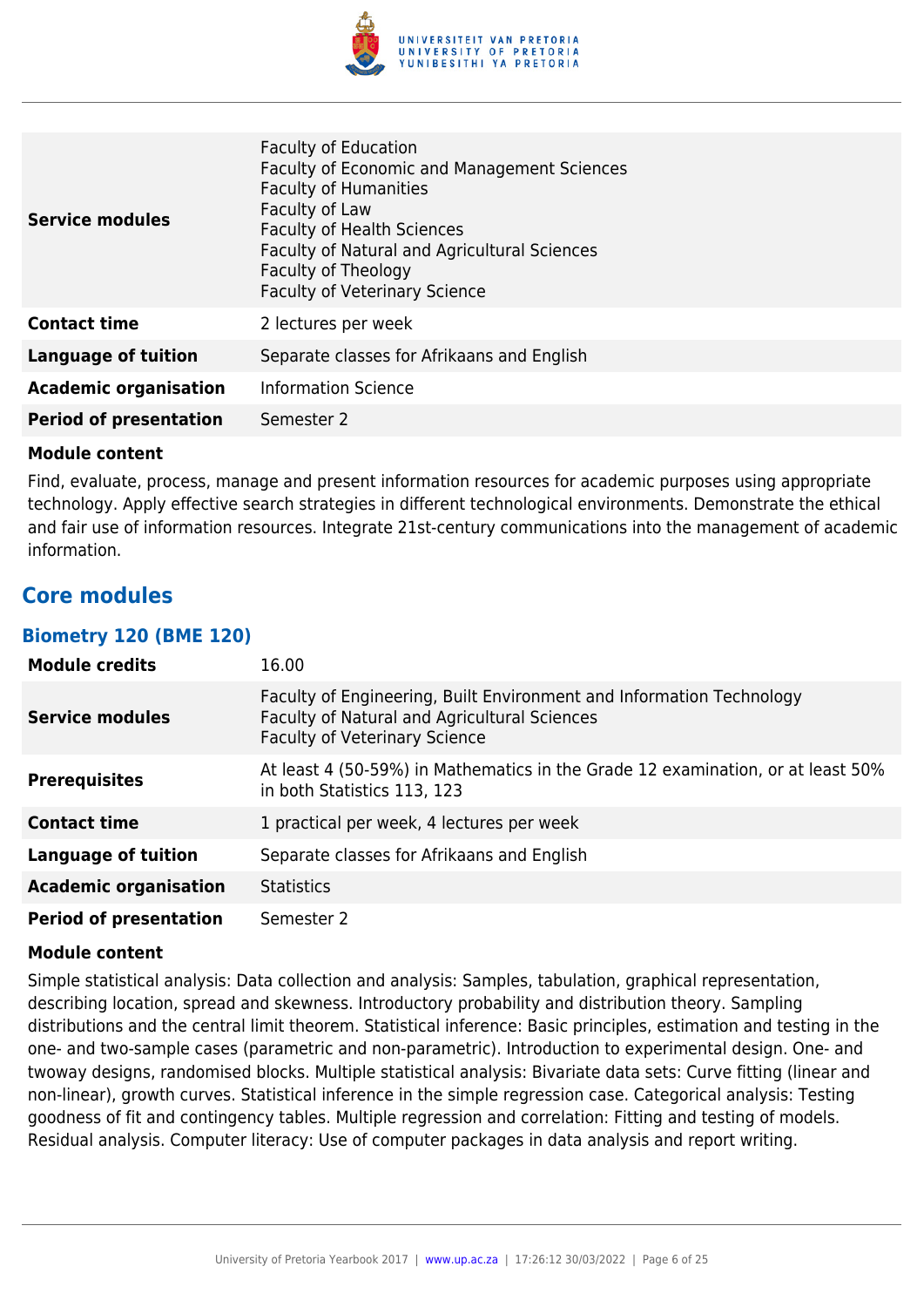

# **Plant biology 161 (BOT 161)**

| <b>Module credits</b>         | 8.00                                                                                                |
|-------------------------------|-----------------------------------------------------------------------------------------------------|
| <b>Service modules</b>        | Faculty of Engineering, Built Environment and Information Technology<br><b>Faculty of Education</b> |
| <b>Prerequisites</b>          | <b>MLB 111 GS</b>                                                                                   |
| <b>Contact time</b>           | fortnightly practicals, 2 lectures per week                                                         |
| <b>Language of tuition</b>    | Separate classes for Afrikaans and English                                                          |
| <b>Academic organisation</b>  | <b>Plant and Soil Sciences</b>                                                                      |
| <b>Period of presentation</b> | Semester 2                                                                                          |

#### **Module content**

Basic plant structure and function; introductory plant taxonomy and plant systematics; principles of plant molecular biology and biotechnology; adaptation of plants to stress; medicinal compounds from plants; basic principles of plant ecology and their application in natural resource management.

# **General chemistry 117 (CMY 117)**

| <b>Module credits</b>         | 16.00                                                                                                                                                                            |
|-------------------------------|----------------------------------------------------------------------------------------------------------------------------------------------------------------------------------|
| <b>Service modules</b>        | Faculty of Engineering, Built Environment and Information Technology<br><b>Faculty of Education</b><br><b>Faculty of Health Sciences</b><br><b>Faculty of Veterinary Science</b> |
| <b>Prerequisites</b>          | Final Grade 12 marks of at least 60% for Mathematics and 60% for Physical<br>Sciences.                                                                                           |
| <b>Contact time</b>           | 1 practical per week, 4 lectures per week                                                                                                                                        |
| <b>Language of tuition</b>    | Separate classes for Afrikaans and English                                                                                                                                       |
| <b>Academic organisation</b>  | Chemistry                                                                                                                                                                        |
| <b>Period of presentation</b> | Semester 1                                                                                                                                                                       |

#### **Module content**

General introduction to inorganic, analytical and physical chemistry. Atomic structure and periodicity. Molecular structure and chemical bonding using the VSEOR model. Nomenclature of inorganic ions and compounds. Classification of reactions: precipitation, acid-base, redox reactions and gas-forming reactions. Mole concept and stoichiometric calculations concerning chemical formulas and chemical reactions. Principles of reactivity: energy and chemical reactions. Physical behaviour gases, liquids, solids and solutions and the role of intermolecular forces. Rate of reactions: Introduction to chemical kinetics.

# **General chemistry 127 (CMY 127)**

**Module credits** 16.00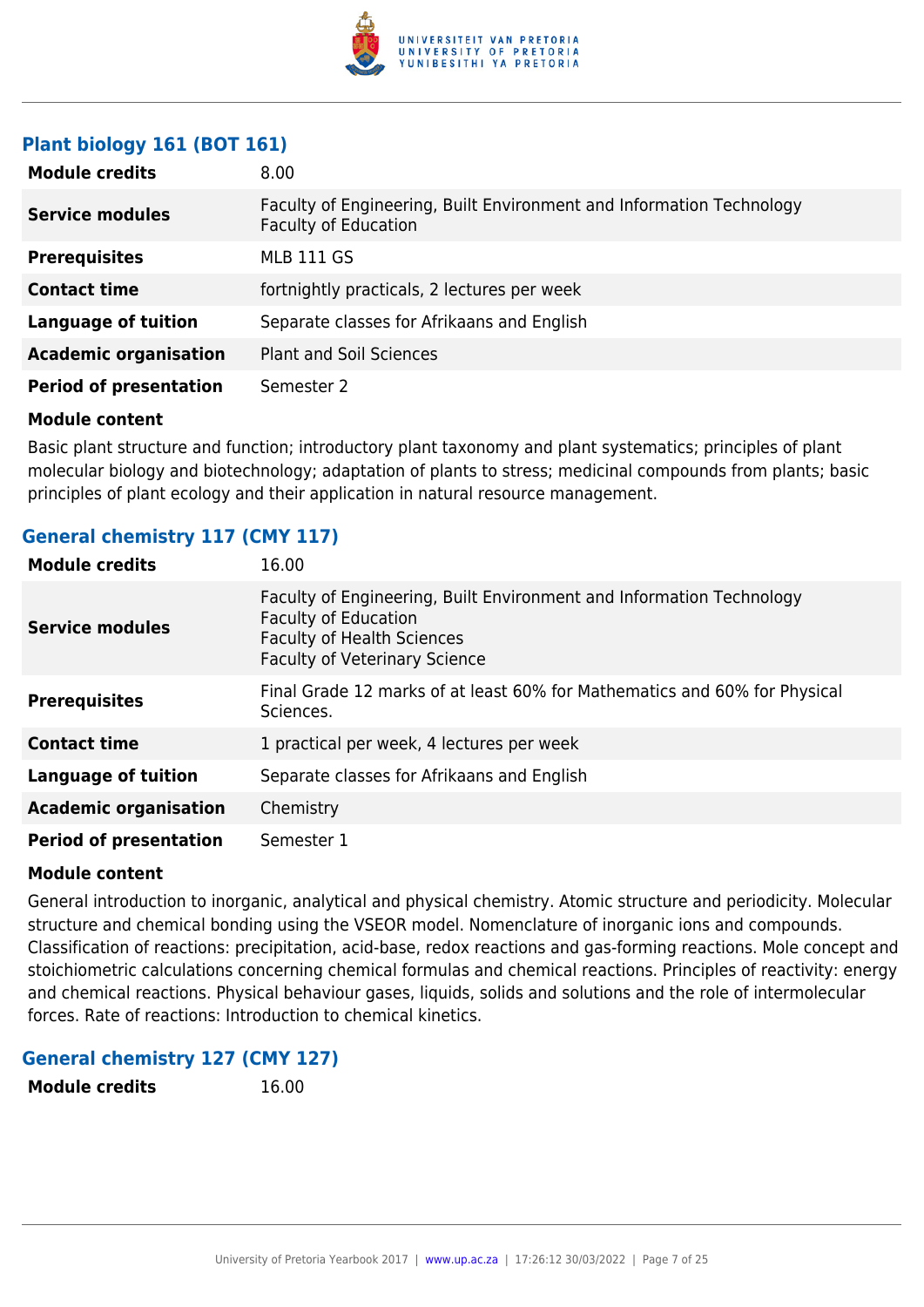

| <b>Service modules</b>        | Faculty of Engineering, Built Environment and Information Technology<br><b>Faculty of Education</b><br><b>Faculty of Health Sciences</b><br><b>Faculty of Veterinary Science</b> |
|-------------------------------|----------------------------------------------------------------------------------------------------------------------------------------------------------------------------------|
| <b>Prerequisites</b>          | Natural and Agricultural Sciences students: CMY 117 GS or CMY 154 GS Health<br>Sciences students: none                                                                           |
| <b>Contact time</b>           | 1 practical per week, 4 lectures per week                                                                                                                                        |
| <b>Language of tuition</b>    | Separate classes for Afrikaans and English                                                                                                                                       |
| <b>Academic organisation</b>  | Chemistry                                                                                                                                                                        |
| <b>Period of presentation</b> | Semester 2                                                                                                                                                                       |

Theory: General physical-analytical chemistry: Chemical equilibrium, acids and bases, buffers, solubility equilibrium, entropy and free energy, electrochemistry. Organic chemistry: Structure (bonding), nomenclature, isomerism, introductory stereochemistry, introduction to chemical reactions and chemical properties of organic compounds and biological compounds, i.e. carbohydrates and aminoacids. Practical: Molecular structure (model building), synthesis and properties of simple organic compounds.

# **Introductory genetics 161 (GTS 161)**

| <b>Module credits</b>         | 8.00                                                                                                                                        |
|-------------------------------|---------------------------------------------------------------------------------------------------------------------------------------------|
| <b>Service modules</b>        | Faculty of Engineering, Built Environment and Information Technology<br><b>Faculty of Education</b><br><b>Faculty of Veterinary Science</b> |
| <b>Prerequisites</b>          | <b>MLB 111 GS</b>                                                                                                                           |
| <b>Contact time</b>           | fortnightly practicals, 2 lectures per week                                                                                                 |
| <b>Language of tuition</b>    | Separate classes for Afrikaans and English                                                                                                  |
| <b>Academic organisation</b>  | Genetics                                                                                                                                    |
| <b>Period of presentation</b> | Semester 2                                                                                                                                  |

#### **Module content**

Chromosomes and cell division. Principles of Mendelian inheritance: locus and alleles, dominance interactions and epistasis. Probability studies. Sex determination and sex linked traits. Pedigree analysis. Extranuclear inheritance. Genetic linkage and chromosome mapping. Chromosome variation.

# **Introduction to microbiology 161 (MBY 161)**

| <b>Module credits</b>  | 8.00                                                                 |
|------------------------|----------------------------------------------------------------------|
| <b>Service modules</b> | Faculty of Engineering, Built Environment and Information Technology |
| <b>Prerequisites</b>   | <b>MLB 111 GS</b>                                                    |
| <b>Contact time</b>    | 2 lectures per week, 1 practical per week                            |
| Language of tuition    | Separate classes for Afrikaans and English                           |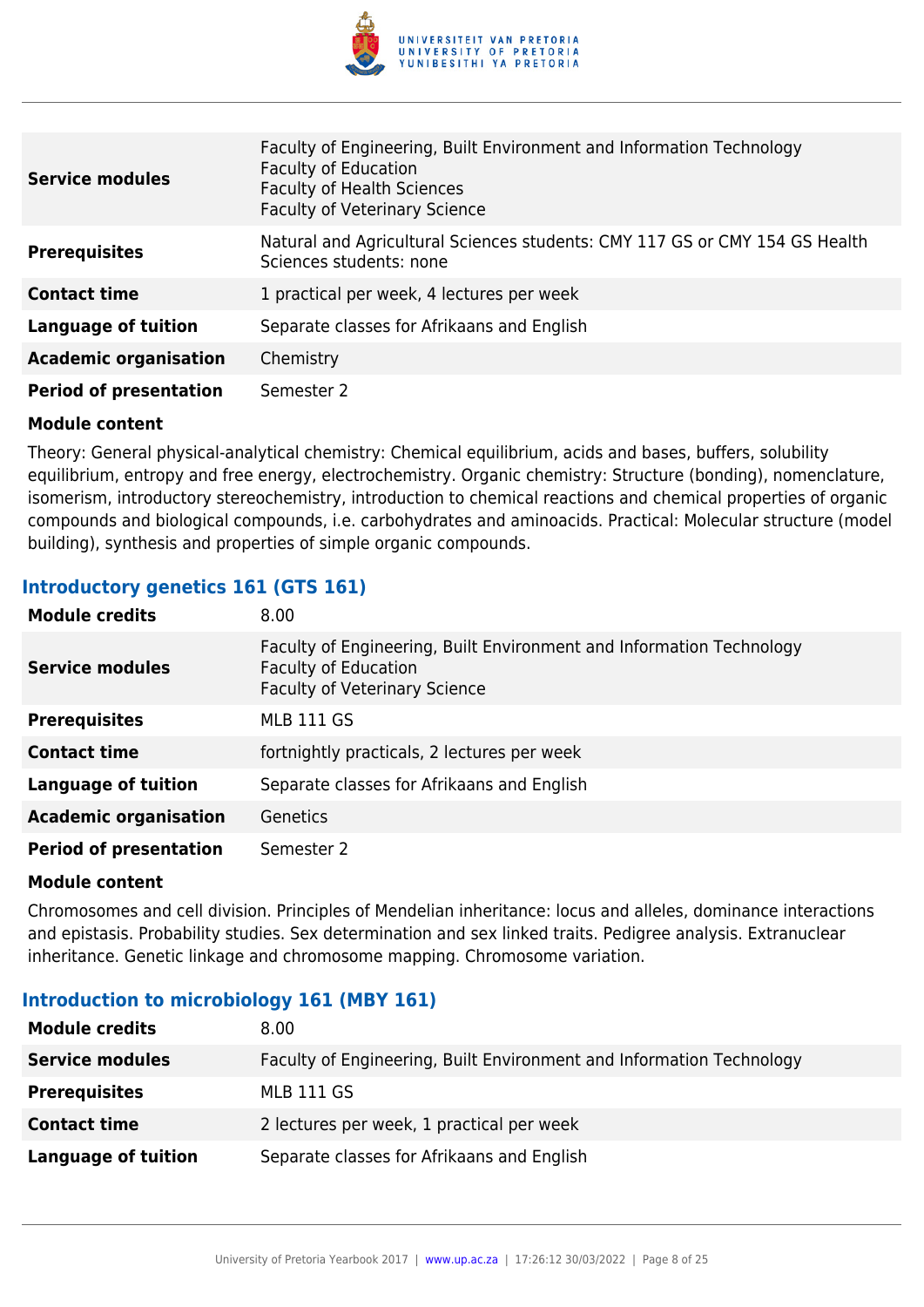

| Microbiology and Plant Path |
|-----------------------------|
|                             |

### **Period of presentation** Semester 2

#### **Module content**

The module will introduce the student to the field of Microbiology. Basic Microbiological aspects that will be covered include introduction into the diversity of the microbial world (bacteria, archaea, eukaryotic microorganisms and viruses), basic principles of cell structure and function, microbial nutrition and microbial growth and growth control. Applications in Microbiology will be illustrated by specific examples i.e. bioremediation, animal-microbial symbiosis, plant-microbial symbiosis and the use of microorganisms in industrial microbiology. Wastewater treatment, microbial diseases and food will be introduced using specific examples.

# **Molecular and cell biology 111 (MLB 111)**

| <b>Module credits</b>         | 16.00                                                                                                                                                                            |
|-------------------------------|----------------------------------------------------------------------------------------------------------------------------------------------------------------------------------|
| <b>Service modules</b>        | Faculty of Engineering, Built Environment and Information Technology<br><b>Faculty of Education</b><br><b>Faculty of Health Sciences</b><br><b>Faculty of Veterinary Science</b> |
| <b>Prerequisites</b>          | Refer to Regulation 1.2: A candidate who has passed Mathematics with at least<br>50% in the Grade 12 examination                                                                 |
| <b>Contact time</b>           | 4 lectures per week, 1 practical per week                                                                                                                                        |
| <b>Language of tuition</b>    | Separate classes for Afrikaans and English                                                                                                                                       |
| <b>Academic organisation</b>  | Genetics                                                                                                                                                                         |
| <b>Period of presentation</b> | Semester 1                                                                                                                                                                       |

#### **Module content**

Introductory study of the ultra structure, function and composition of representative cells and cell components. General principles of cell metabolism, molecular genetics, cell growth, cell division and differentiation.

# **Physics for biology students 131 (PHY 131)**

| <b>Module credits</b>         | 16.00                                                                                                              |
|-------------------------------|--------------------------------------------------------------------------------------------------------------------|
| Service modules               | <b>Faculty of Education</b><br><b>Faculty of Health Sciences</b><br><b>Faculty of Veterinary Science</b>           |
| <b>Prerequisites</b>          | Refer to Regulation 1.2: A candidate must have passed Mathematics with at least<br>50% in the Grade 12 examination |
| <b>Contact time</b>           | 1 practical per week, 4 lectures per week, 1 discussion class per week                                             |
| <b>Language of tuition</b>    | Separate classes for Afrikaans and English                                                                         |
| <b>Academic organisation</b>  | Physics                                                                                                            |
| <b>Period of presentation</b> | Semester 1                                                                                                         |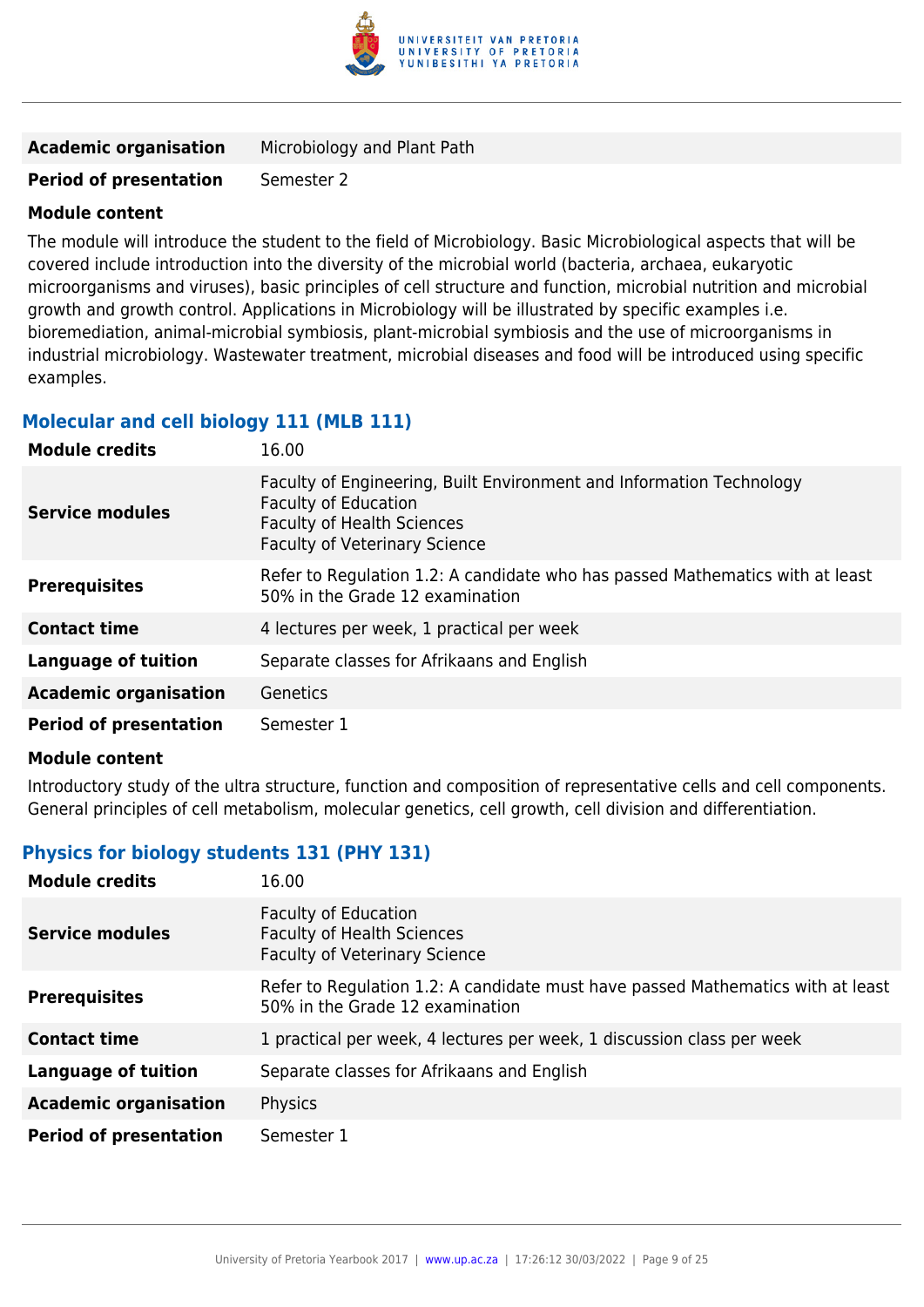

Units, vectors, one dimensional kinematics, dynamics, work, equilibrium, sound, liquids, heat, thermodynamic processes, electric potential and capacitance, direct current and alternating current, optics, modern physics, radio activity.

# **Mathematics 134 (WTW 134)**

| <b>Module credits</b>         | 16.00                                                                                                                                       |
|-------------------------------|---------------------------------------------------------------------------------------------------------------------------------------------|
| <b>Service modules</b>        | Faculty of Engineering, Built Environment and Information Technology<br><b>Faculty of Education</b><br><b>Faculty of Veterinary Science</b> |
| <b>Prerequisites</b>          | Refer to Regulation 1.2: At least 50% for Mathematics in the Grade 12<br>examination.                                                       |
| <b>Contact time</b>           | 4 lectures per week, 1 tutorial per week                                                                                                    |
| Language of tuition           | Separate classes for Afrikaans and English                                                                                                  |
| <b>Academic organisation</b>  | <b>Mathematics and Applied Maths</b>                                                                                                        |
| <b>Period of presentation</b> | Semester 1                                                                                                                                  |

#### **Module content**

\*Students will not be credited for more than one of the following modules for their degree: WTW 134, WTW 165, WTW 114, WTW 158. WTW 134 does not lead to admission to Mathematics at 200 level and is intended for students who require Mathematics at 100 level only. WTW 134 is offered as WTW 165 in the second semester only to students who have applied in the first semester of the current year for the approximately 65 MBChB, or the 5-6 BChD places becoming available in the second semester and who were therefore enrolled for MGW 112 in the first semester of the current year.

Functions, derivatives, interpretation of the derivative, rules of differentiation, applications of differentiation, integration, interpretation of the definite integral, applications of integration. Matrices, solutions of systems of equations. All topics are studied in the context of applications.

# **Animal diversity 161 (ZEN 161)**

| <b>Module credits</b>         | 8.00                                                                |
|-------------------------------|---------------------------------------------------------------------|
| <b>Service modules</b>        | <b>Faculty of Education</b><br><b>Faculty of Veterinary Science</b> |
| <b>Prerequisites</b>          | MLB 111 GS or TDH                                                   |
| <b>Contact time</b>           | 2 lectures per week, fortnightly practicals                         |
| <b>Language of tuition</b>    | Separate classes for Afrikaans and English                          |
| <b>Academic organisation</b>  | Zoology and Entomology                                              |
| <b>Period of presentation</b> | Semester 2                                                          |

#### **Module content**

Animal classification, phylogeny, organization and terminology. Evolution of the various animal phyla, morphological characteristics and life cycles of parasitic and non-parasitic animals. Structure and function of reproductive, respiratory, excretory, circulatory and digestive systems.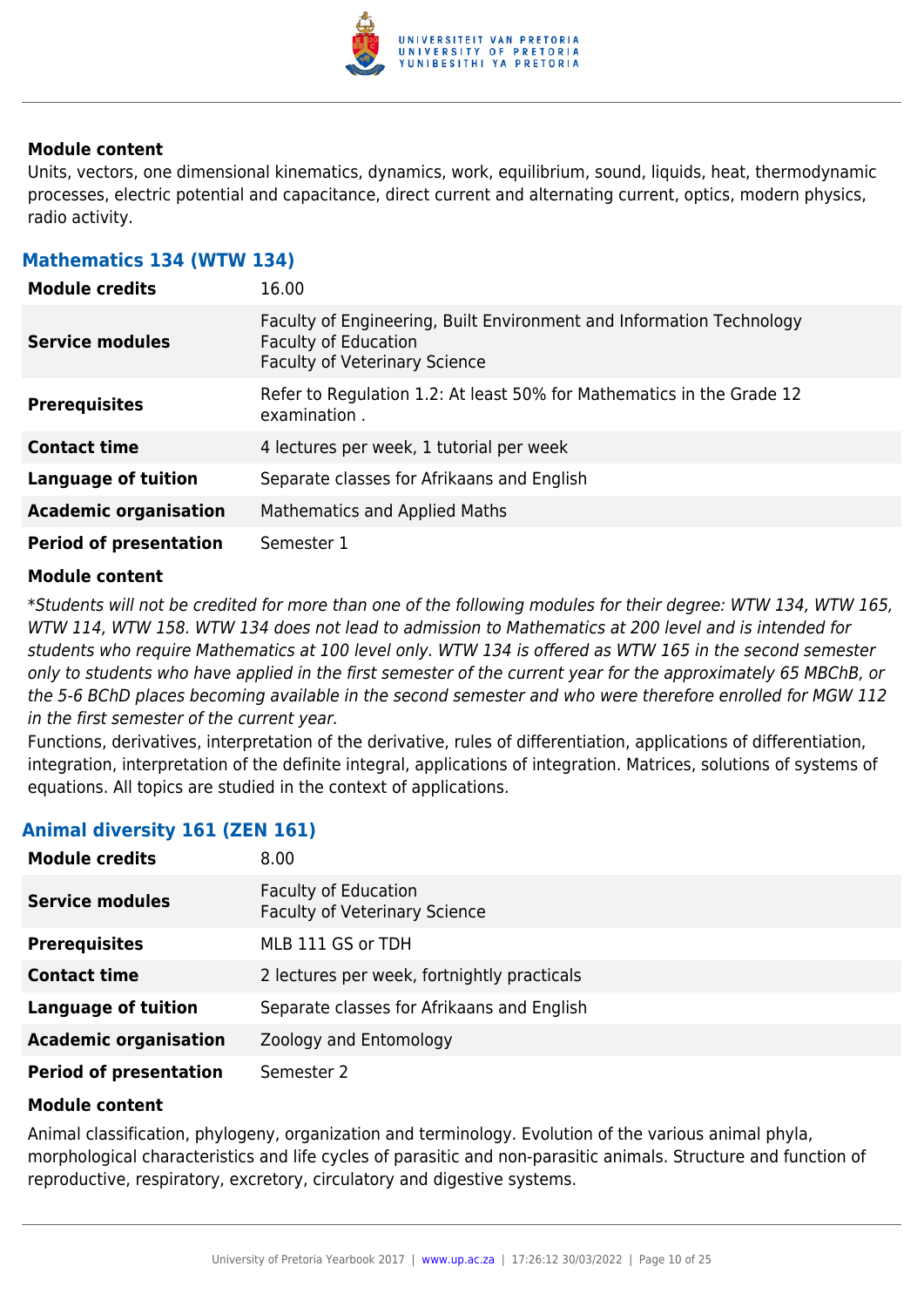

# Curriculum: Year 2

# **Minimum credits: 144**

#### **Minimum credits:**

 $Core = 120$ 

Elective  $= 24$ 

### **Additional information:**

Electives in the second year can be chosen from Chemistry 283 and 284 (in consultation with the Head of the Department), Microbiology, Plant Science or Zoology.

# **Core modules**

# **Introduction to proteins and enzymes 251 (BCM 251)**

| <b>Module credits</b>         | 12.00                                             |
|-------------------------------|---------------------------------------------------|
| <b>Service modules</b>        | <b>Faculty of Health Sciences</b>                 |
| <b>Prerequisites</b>          | [CMY117 GS] and [CMY127 GS] and [MLB111 GS]       |
| <b>Contact time</b>           | 2 lectures per week, 90 minute practical per week |
| <b>Language of tuition</b>    | Afrikaans and English is used in one class        |
| <b>Academic organisation</b>  | Biochemistry                                      |
| <b>Period of presentation</b> | Semester 1                                        |

# **Module content**

Structural and ionic properties of amino acids. Peptides, the peptide bond, primary, secondary, tertiary and quaternary structure of proteins. Interactions that stabilise protein structure, denaturation and renaturation of proteins. Introduction to methods for the purification of proteins, amino acid composition, and sequence determinations. Introduction to enzyme kinetics and enzyme inhibition. Allosteric enzymes, regulation of enzyme activity, active centres and mechanisms of enzyme catalysis. Examples of industrial applications of enzymes. Practical training in laboratory techniques and Good Laboratory Practice. Techniques for the quantitative and qualitative analysis of biological molecules. Processing and presentation of scientific data.

# **Carbohydrate metabolism 252 (BCM 252)**

| <b>Module credits</b>         | 12.00                                                            |
|-------------------------------|------------------------------------------------------------------|
| <b>Service modules</b>        | <b>Faculty of Education</b><br><b>Faculty of Health Sciences</b> |
| <b>Prerequisites</b>          | [CMY117 GS] and [CMY127 GS] and [MLB111 GS]                      |
| <b>Contact time</b>           | 90 minute practical per week, 2 lectures per week                |
| <b>Language of tuition</b>    | Afrikaans and English is used in one class                       |
| <b>Academic organisation</b>  | Biochemistry                                                     |
| <b>Period of presentation</b> | Semester 1                                                       |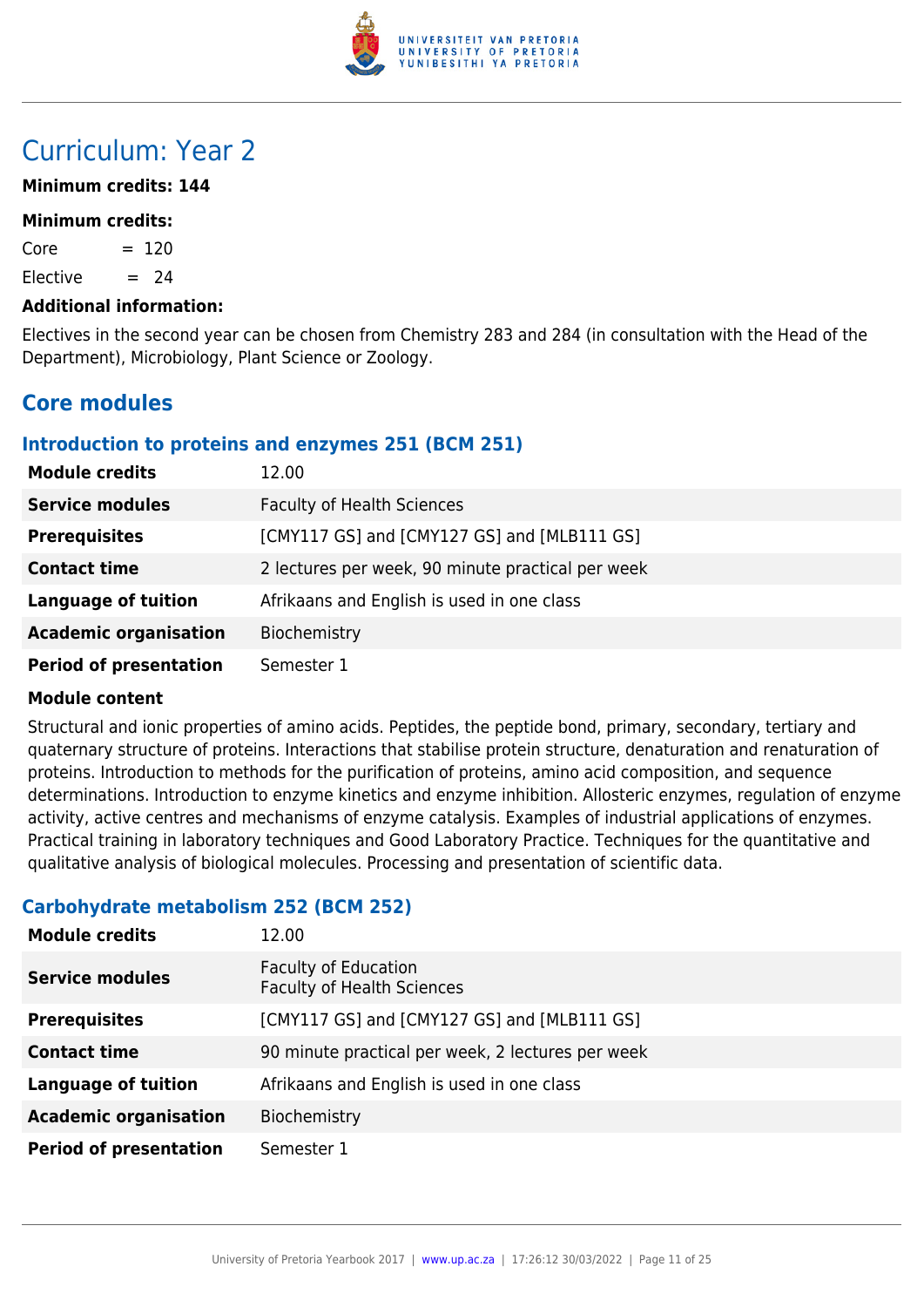

Biochemistry of carbohydrates. Thermodynamics and bioenergetics. Glycolysis, citric acid cycle and electron transport. Glycogen metabolism, pentose-phosphate pathway, gluconeogenesis and photosynthesis. Practical training in study and analysis of metabolic pathways and enzymes. Scientific method and design: Hypothesis design and testing, method design and scientific controls.

# **Lipid and nitrogen metabolism 261 (BCM 261)**

| <b>Module credits</b>         | 12.00                                             |
|-------------------------------|---------------------------------------------------|
| <b>Service modules</b>        | <b>Faculty of Health Sciences</b>                 |
| <b>Prerequisites</b>          | [CMY117 GS] and [CMY127 GS] and [MLB111 GS]       |
| <b>Contact time</b>           | 2 lectures per week, 90 minute practical per week |
| <b>Language of tuition</b>    | Afrikaans and English is used in one class        |
| <b>Academic organisation</b>  | Biochemistry                                      |
| <b>Period of presentation</b> | Semester 2                                        |

#### **Module content**

Biochemistry of lipids, membrane structure, anabolism and catabolism of lipids. Nitrogen metabolism, amino acid biosynthesis and catabolism. Biosynthesis of neurotransmitters, pigments, hormones and nucleotides from amino acids. Catabolism of pureness and pyrimidines. Therapeutic agents directed against nucleotide metabolism. Examples of inborn errors of metabolism of nitrogen containing compounds. The urea cycle, nitrogen excretion. Practical training in scientific writing skills: evaluation of a scientific report. Techniques for separation and analysis of biological molecules

# **Biochemical principles of nutrition and toxicology 262 (BCM 262)**

| <b>Module credits</b>         | 12.00                                             |
|-------------------------------|---------------------------------------------------|
| <b>Service modules</b>        | <b>Faculty of Health Sciences</b>                 |
| <b>Prerequisites</b>          | [CMY117 GS] and [CMY127 GS] and [MLB111 GS]       |
| <b>Contact time</b>           | 2 lectures per week, 90 minute practical per week |
| <b>Language of tuition</b>    | Afrikaans and English is used in one class        |
| <b>Academic organisation</b>  | Biochemistry                                      |
| <b>Period of presentation</b> | Semester 2                                        |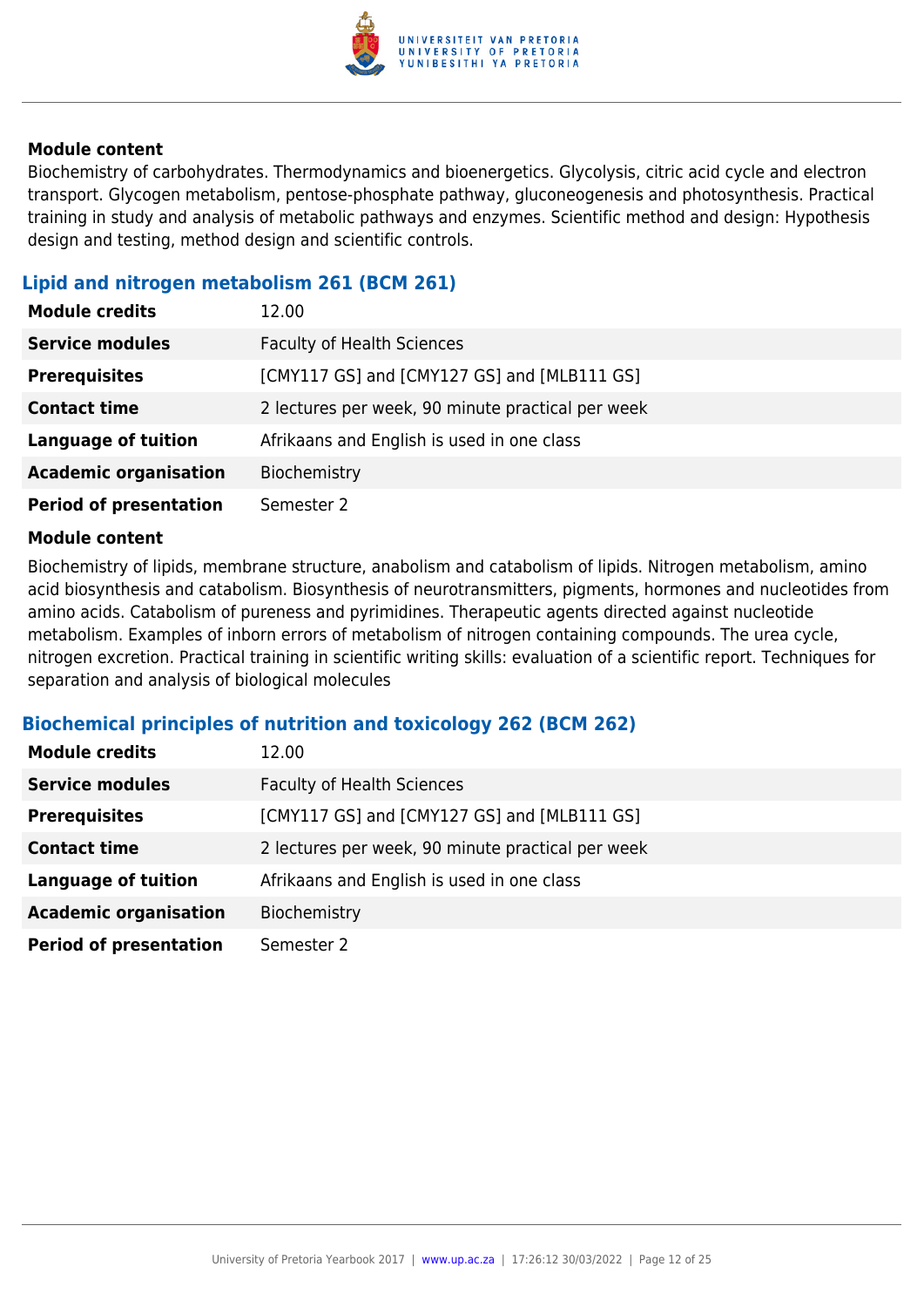

Biochemistry of nutrition and toxicology. Proximate analysis of nutrients. Review of energy requirements and expenditure. Respiratory quotient. Requirements and function of water, vitamins and minerals. Interpretation and modification of RDA values for specific diets, eg growth, exercise, pregnancy and lactation, aging and starvation. Interactions between nutrients. Comparison of monogastric and ruminant metabolism. Cholesterol, polyunsaturated, essential fatty acids and dietary anti-oxidants. Oxidation of fats. Biochemical mechanisms of water- and fat-soluble vitamins and assessment of vitamin status. Mineral requirements, biochemical mechanisms, imbalances and diarrhoea. Biochemistry of xenobiotics: absorption, distribution, metabolism and excretion (ADME); detoxification reactions: oxidation/reduction (Phase I), conjugations (Phase II), export from cells (Phase III); factors affecting metabolism and disposition. Toxic responses: tissue damage and physiological effects, teratogenesis, immunotoxicity, mutagenesis and carcinogenesis. Examples of toxins: biochemical mechanisms of common toxins and their antidotes. Antibiotics and resistance. Natural toxins from fungi, plants and animals: goitrogens, cyanogens, cholineesterase inhibitors, ergotoxin, aflatoxins Practical training in analyses of nutrients, fatty acids separations, antioxidant determination, and enzyme activity measurements, PO ratio of mitochondria, electrophoresis, extraction, solubility and gel permeation techniques.

# **Introductory and neurophysiology 211 (FLG 211)**

| <b>Module credits</b>         | 12.00                                        |
|-------------------------------|----------------------------------------------|
| <b>Service modules</b>        | Faculty of Natural and Agricultural Sciences |
| <b>Prerequisites</b>          | CMY 117, CMY 127, MLB 111 and PHY 131        |
| <b>Contact time</b>           | 2 lectures per week, 1 practical per week    |
| <b>Language of tuition</b>    | Module is presented in English               |
| <b>Academic organisation</b>  | Physiology                                   |
| <b>Period of presentation</b> | Semester 1                                   |

#### **Module content**

Orientation in physiology, homeostasis, cells and tissue, muscle and neurophysiology, cerebrospinal fluid and the special senses.

Practical work: Practical exercises to complement the theory.

# **Circulatory physiology 212 (FLG 212)**

| 12.00                                        |
|----------------------------------------------|
| Faculty of Natural and Agricultural Sciences |
| CMY 117, CMY 127, MLB 111 and PHY 131        |
| 1 practical per week, 2 lectures per week    |
| Module is presented in English               |
| Physiology                                   |
| Semester 1                                   |
|                                              |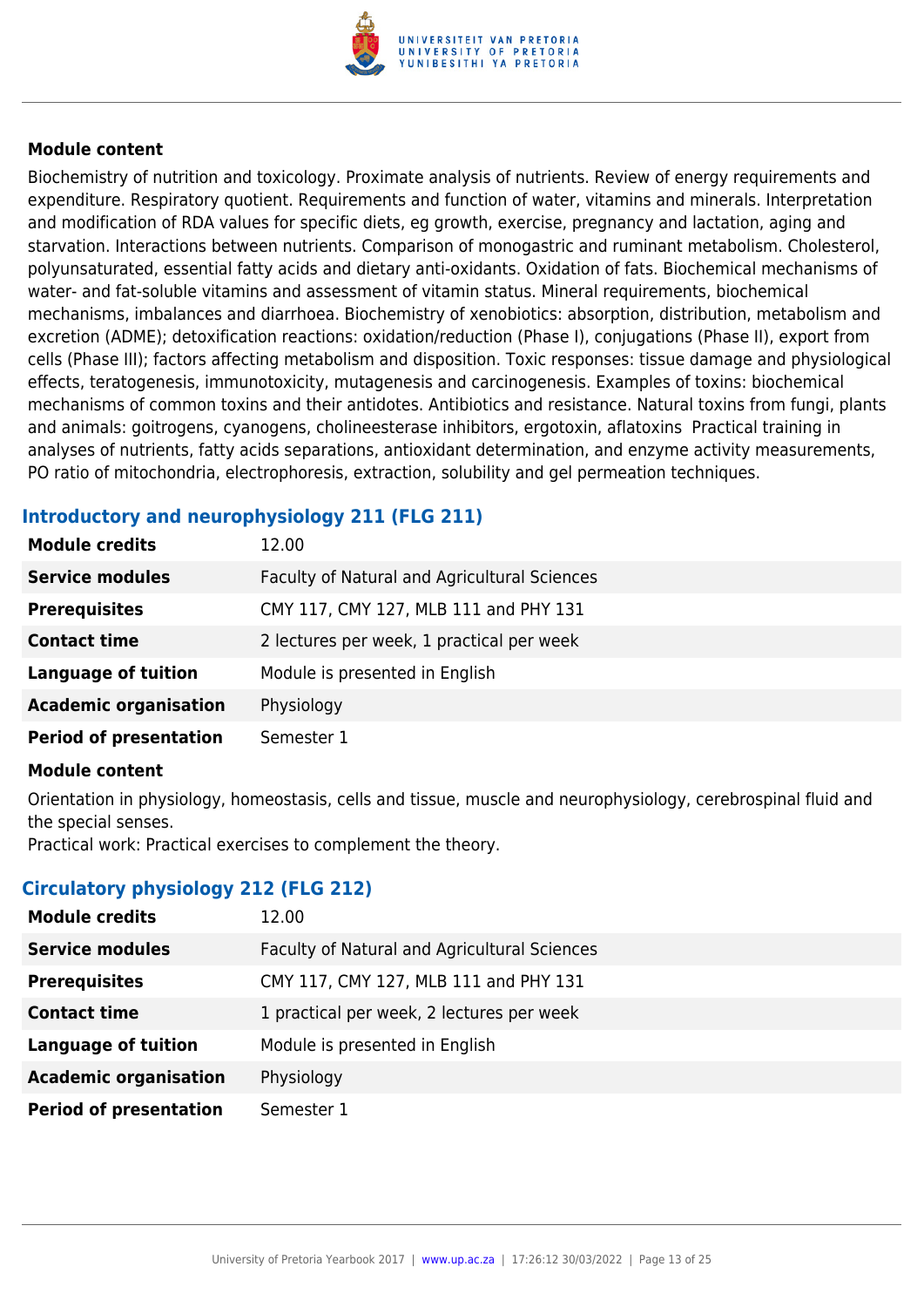

Body fluids; haematology; cardiovascular physiology and the lymphatic system. Practical work: Practical exercises to complement the theory.

# **Lung and renal physiology, acid-base balance and temperature 221 (FLG 221)**

| <b>Module credits</b>         | 12.00                                        |
|-------------------------------|----------------------------------------------|
| <b>Service modules</b>        | Faculty of Natural and Agricultural Sciences |
| <b>Prerequisites</b>          | <b>FLG 211 and FLG 212</b>                   |
| <b>Contact time</b>           | 2 lectures per week, 1 practical per week    |
| <b>Language of tuition</b>    | Module is presented in English               |
| <b>Academic organisation</b>  | Physiology                                   |
| <b>Period of presentation</b> | Semester 2                                   |

# **Module content**

Structure, gas exchange and non-respiratory functions of the lungs; structure, excretory and non-urinary functions of the kidneys, acid-base balance, as well as the skin and body temperature control. Practical work: Practical exercises to complement the theory.

# **Digestion, endocrinology and reproductive systems 222 (FLG 222)**

| <b>Module credits</b>         | 12.00                                        |
|-------------------------------|----------------------------------------------|
| <b>Service modules</b>        | Faculty of Natural and Agricultural Sciences |
| <b>Prerequisites</b>          | <b>FLG 211 and FLG 212</b>                   |
| <b>Contact time</b>           | 1 practical per week, 2 lectures per week    |
| <b>Language of tuition</b>    | Module is presented in English               |
| <b>Academic organisation</b>  | Physiology                                   |
| <b>Period of presentation</b> | Semester 2                                   |

#### **Module content**

Nutrition, digestion and metabolism; hormonal control of the body functions and the reproductive systems. Practical work: Practical exercises to complement the theory.

# **Molecular genetics 251 (GTS 251)**

| <b>Module credits</b>        | 12.00                                                                                               |
|------------------------------|-----------------------------------------------------------------------------------------------------|
| <b>Service modules</b>       | Faculty of Engineering, Built Environment and Information Technology<br><b>Faculty of Education</b> |
| <b>Prerequisites</b>         | GTS 161 GS                                                                                          |
| <b>Contact time</b>          | fortnightly practicals, 2 lectures per week                                                         |
| <b>Language of tuition</b>   | Module is presented in English                                                                      |
| <b>Academic organisation</b> | Genetics                                                                                            |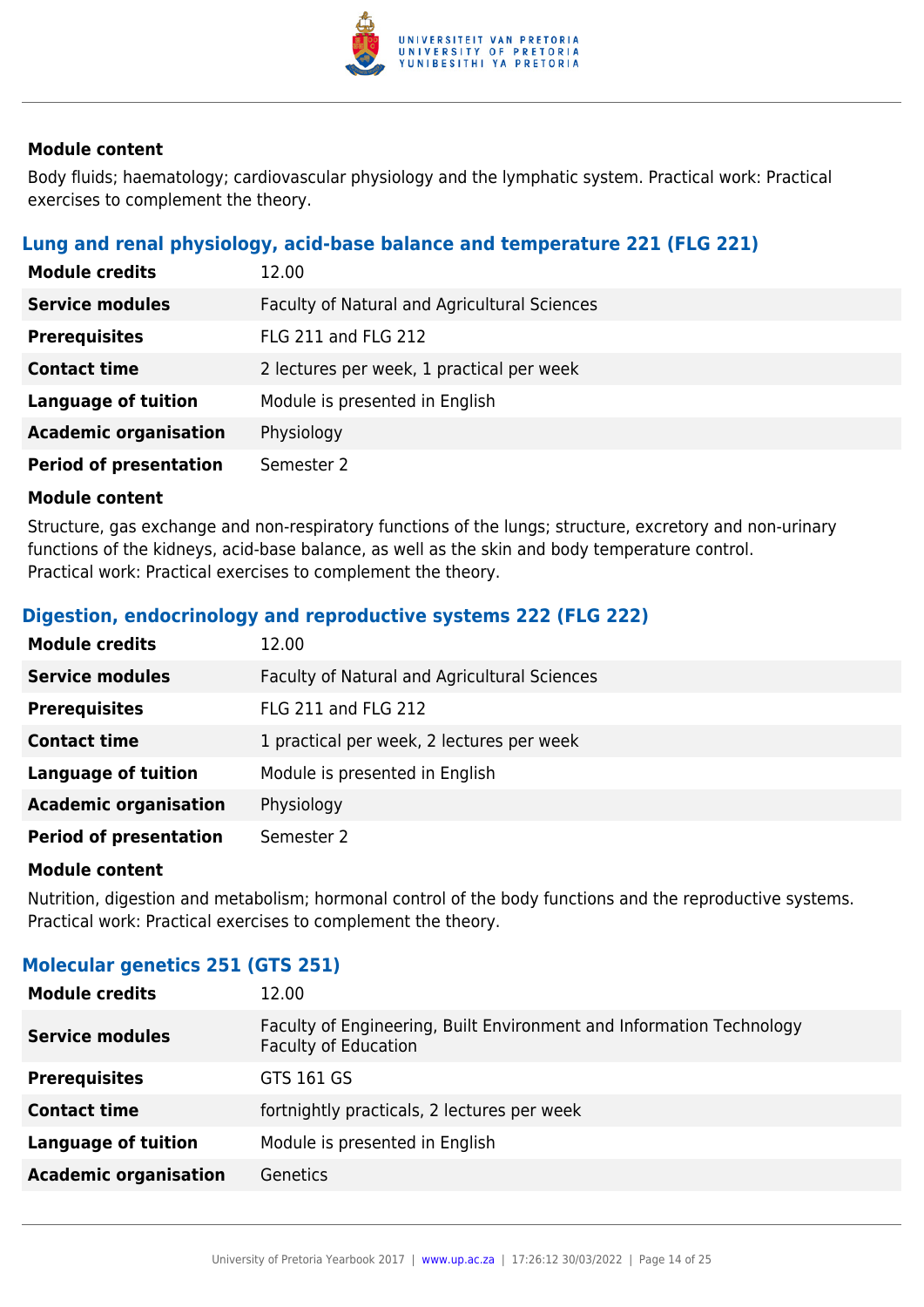

#### **Period of presentation** Semester 1

#### **Module content**

Chemical nature of DNA. Replication transcription, RNA processing and translation. Control of gene expression in prokaryotes and eukaryotes. Recombinant DNA technology and its applications in gene analysis and manipulation.

# **Genetic diversity and evolution 261 (GTS 261)**

| <b>Module credits</b>         | 12.00                                                                                               |
|-------------------------------|-----------------------------------------------------------------------------------------------------|
| <b>Service modules</b>        | Faculty of Engineering, Built Environment and Information Technology<br><b>Faculty of Education</b> |
| <b>Prerequisites</b>          | GTS 251 GS                                                                                          |
| <b>Contact time</b>           | 2 lectures per week, fortnightly practicals                                                         |
| <b>Language of tuition</b>    | Module is presented in English                                                                      |
| <b>Academic organisation</b>  | <b>Genetics</b>                                                                                     |
| <b>Period of presentation</b> | Semester 2                                                                                          |

#### **Module content**

Chromosome structure and transposable elements. Mutation and DNA repair. Genomics and proteomics. Organelle genomes. Introduction to genetic analysis of populations: allele and genotypic frequencies, Hardy Weinberg Law, its extensions and implications for different mating systems. Introduction to quantitative and evolutionary genetics.

# **Elective modules**

# **Bacteriology 251 (MBY 251)**

| <b>Module credits</b>         | 12.00                                                                |
|-------------------------------|----------------------------------------------------------------------|
| <b>Service modules</b>        | Faculty of Engineering, Built Environment and Information Technology |
| <b>Prerequisites</b>          | <b>MBY 161 GS</b>                                                    |
| <b>Contact time</b>           | 2 lectures per week, 1 practical per week                            |
| <b>Language of tuition</b>    | Module is presented in English                                       |
| <b>Academic organisation</b>  | Microbiology and Plant Path                                          |
| <b>Period of presentation</b> | Semester 1                                                           |

#### **Module content**

Growth, replication and survival of bacteria, Energy sources, harvesting from light versus oxidation, regulation of catabolic pathways, chemotaxis. Nitrogen metabolism, iron-scavenging. Alternative electron acceptors: denitrification, sulphate reduction, methanogenesis. Bacterial evolution, systematic and genomics. Biodiversity; bacteria occurring in the natural environment (soil, water and air), associated with humans, animals, plants, and those of importance in foods and in the water industry.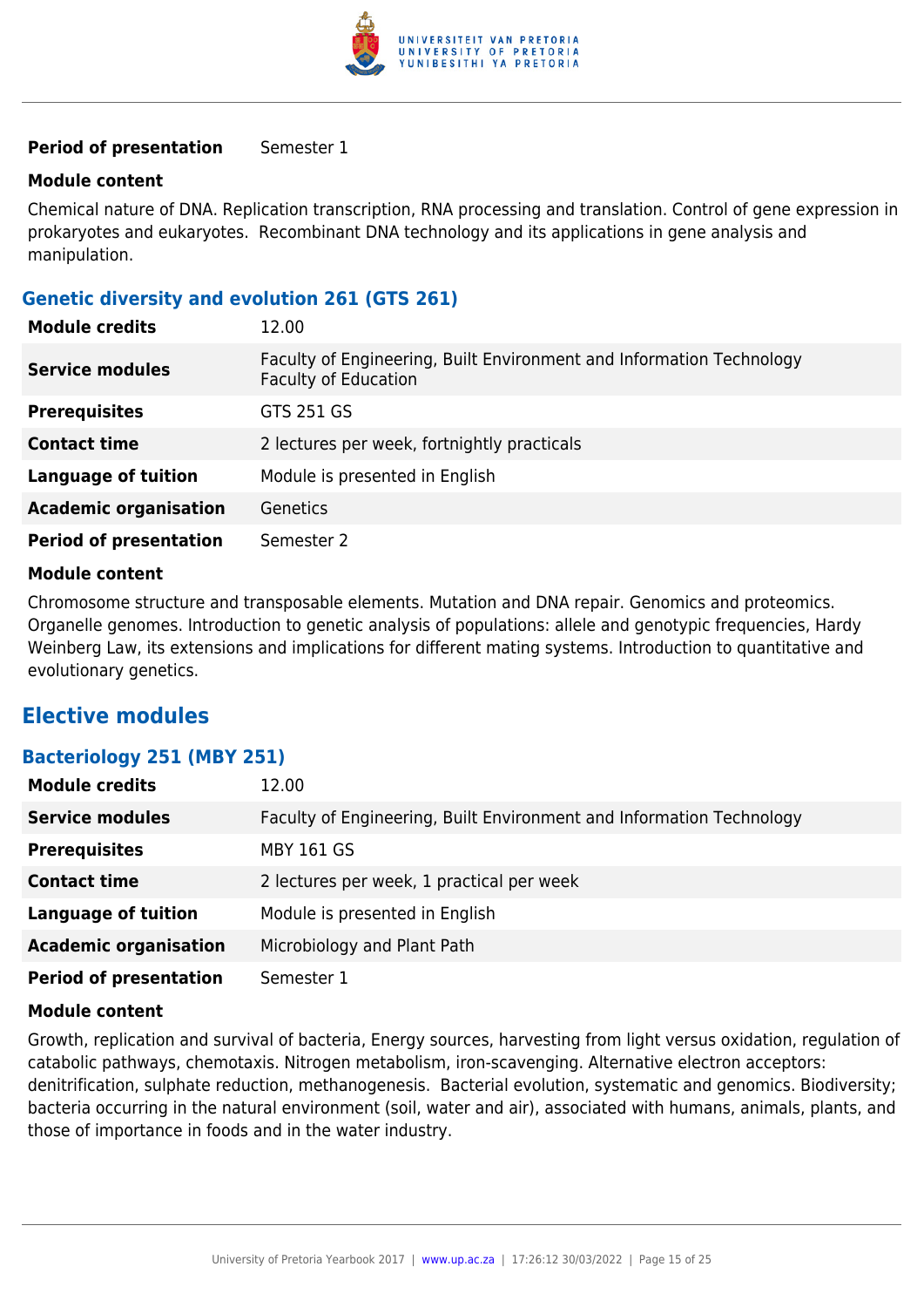

# **Mycology 261 (MBY 261)**

| <b>Module credits</b>         | 12.00                                                                |
|-------------------------------|----------------------------------------------------------------------|
| <b>Service modules</b>        | Faculty of Engineering, Built Environment and Information Technology |
| <b>Prerequisites</b>          | MBY 161                                                              |
| <b>Contact time</b>           | 1 practical per week, 2 lectures per week                            |
| <b>Language of tuition</b>    | Module is presented in English                                       |
| <b>Academic organisation</b>  | Microbiology and Plant Path                                          |
| <b>Period of presentation</b> | Semester 2                                                           |

#### **Module content**

Organisation and molecular architecture of fungal thalli, chemistry of the fungal cell. Chemical and physiological requirements for growth and nutrient acquisition. Mating and meiosis; spore development; spore dormancy, dispersal and germination. Fungi as saprobes in soil, air, plant, aquatic and marine ecosystems; role of fungi as decomposers and in the deterioration of materials; fungi as predators and parasites; mycoses, mycetisms and mycotoxicoses; fungi as symbionts of plants, insects and animals. Applications of fungi in biotechnology.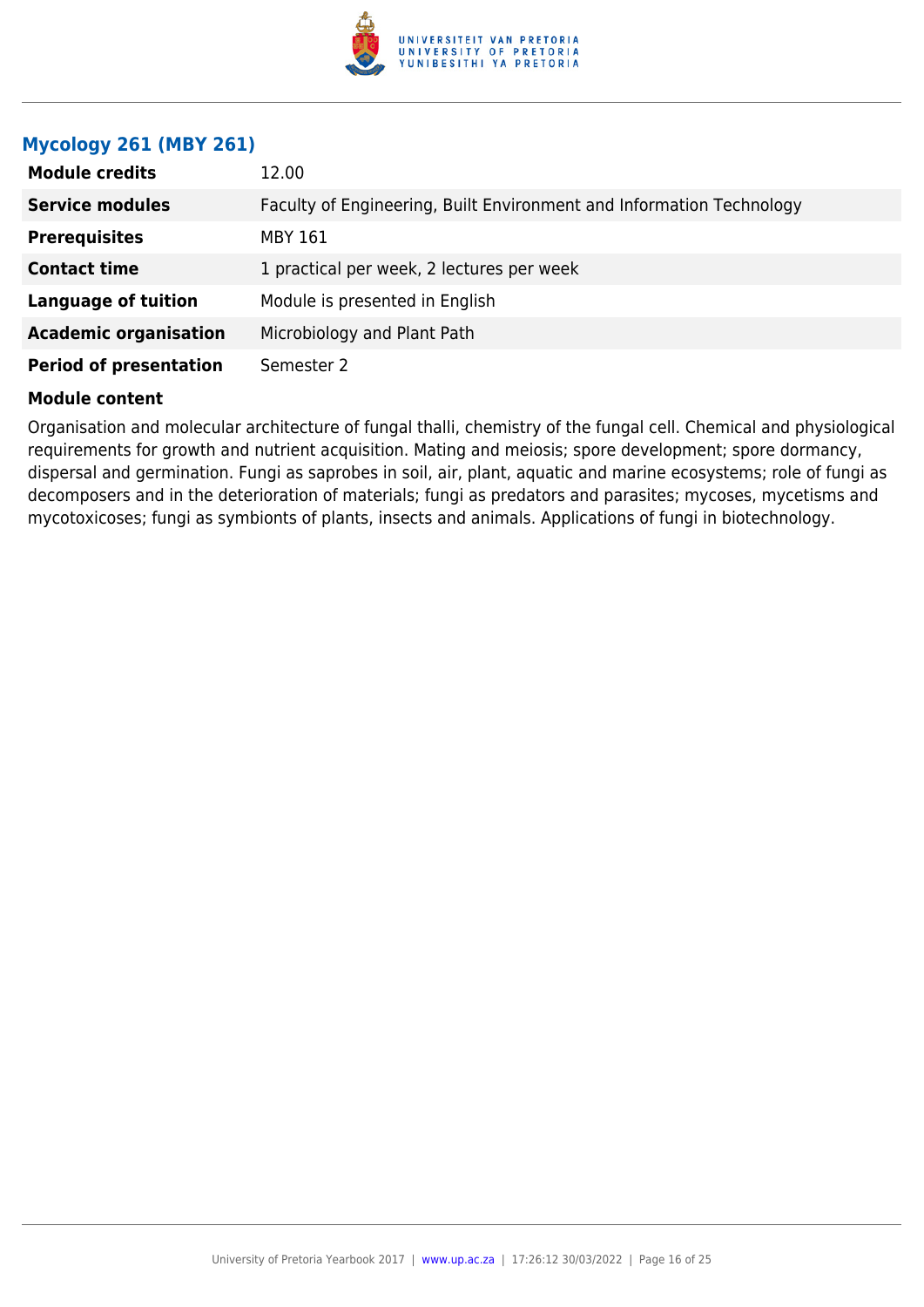

# Curriculum: Final year

# **Minimum credits: 144**

### **Minimum credits:**

 $Core = 72$ 

Elective  $= 72$ 

### **Additional information:**

Electives in the third year may be chosen from Biochemistry, Chemistry (in consultation with Head of Department), Genetics, Microbiology, Plant science, Zoology or the combination of Pharmacology and Genetics/Biochemistry.

NOTE: Only students interested in pursuing postgraduate studies in occupational health and safety must take FLG 322 Industrial physiology (18 credits). The balance of their elective credits must be chosen from the following options:

- Electives may be chosen from 300-level modules in Biochemistry or Genetics or a combination of Pharmacology and Genetics/Biochemistry.
- Electives may also be chosen from 300-level modules in Chemistry (in consultation with the Head of Department), Microbiology, Plant Science or Zoology, if the necessary prerequisite modules were completed at 200-level.

# **Core modules**

# **Higher neurological functions 327 (FLG 327)**

| <b>Module credits</b>         | 18.00                                                               |
|-------------------------------|---------------------------------------------------------------------|
| <b>Service modules</b>        | Faculty of Natural and Agricultural Sciences                        |
| <b>Prerequisites</b>          | BCM 251 GS, BCM 252 GS, BCM 261 GS, BCM 262 GS, FLG 221 and FLG 222 |
| <b>Contact time</b>           | 2 lectures per week, 1 practical per week                           |
| <b>Language of tuition</b>    | Module is presented in English                                      |
| <b>Academic organisation</b>  | Physiology                                                          |
| <b>Period of presentation</b> | Semester 1                                                          |

#### **Module content**

Overview of higher cognitive functions and the relationship between psyche, brain and immune system. Practical work: Applied practical work.

# **Applied and pathophysiology 332 (FLG 332)**

| <b>Module credits</b>  | 18.00                                                               |
|------------------------|---------------------------------------------------------------------|
| <b>Service modules</b> | Faculty of Natural and Agricultural Sciences                        |
| <b>Prerequisites</b>   | BCM 251 GS, BCM 252 GS, BCM 261 GS, BCM 262 GS, FLG 221 and FLG 222 |
| <b>Contact time</b>    | 2 lectures per week, 1 practical per week                           |
| Language of tuition    | Module is presented in English                                      |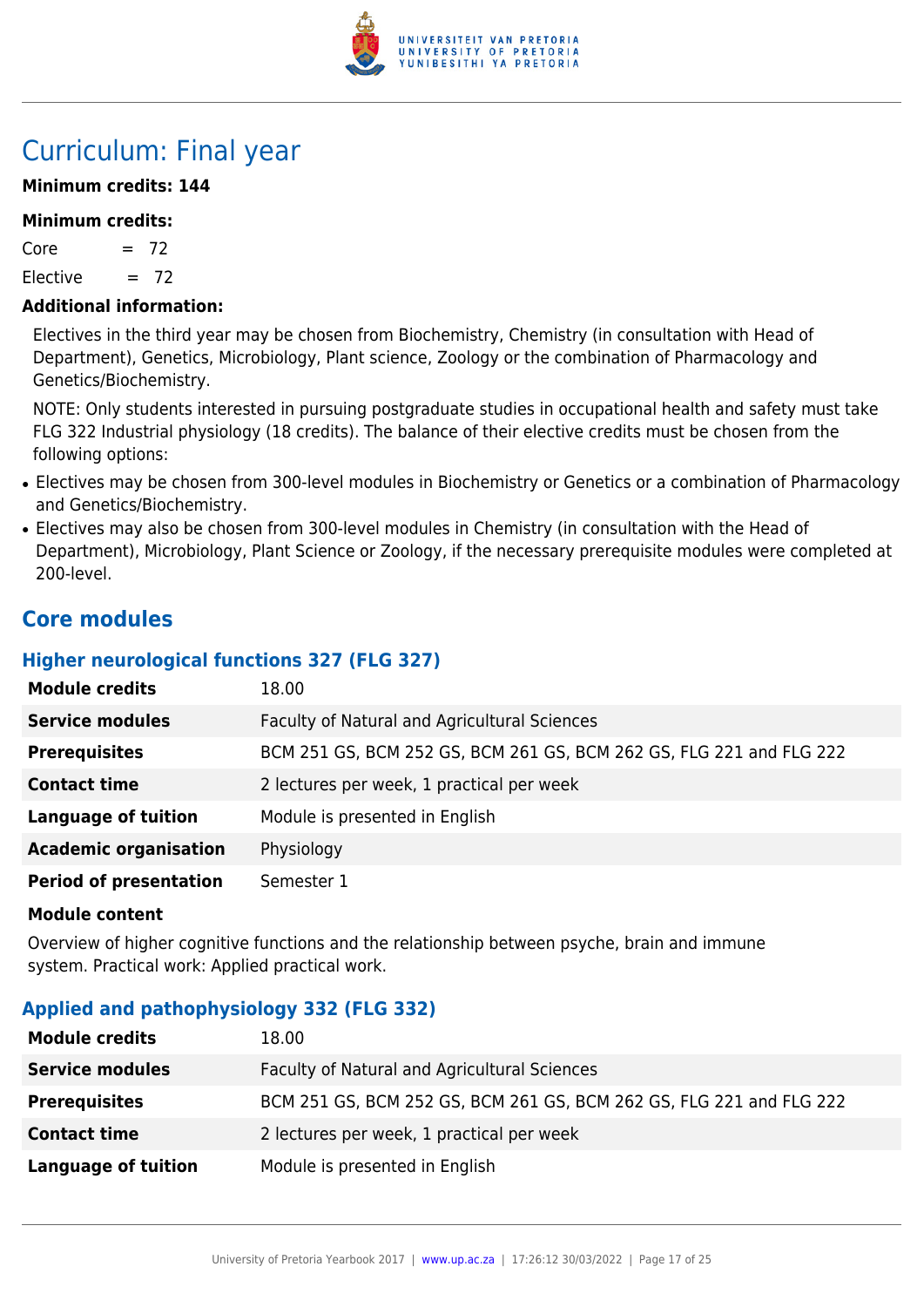

**Academic organisation** Physiology

**Period of presentation** Semester 2

# **Module content**

Integration of all the human physiological systems. Practical work: Applied practical work.

# **Cellular and developmental physiology 330 (FLG 330)**

| <b>Module credits</b>         | 18.00                                                               |
|-------------------------------|---------------------------------------------------------------------|
| <b>Service modules</b>        | Faculty of Natural and Agricultural Sciences                        |
| <b>Prerequisites</b>          | BCM 251 GS, BCM 252 GS, BCM 261 GS, BCM 262 GS, FLG 221 and FLG 222 |
| <b>Contact time</b>           | 2 lectures per week, 1 practical per week                           |
| <b>Language of tuition</b>    | Module is presented in English                                      |
| <b>Academic organisation</b>  | Physiology                                                          |
| <b>Period of presentation</b> | Semester 1                                                          |

# **Module content**

During this module the biology of cellular processes such as the cell cycle, cell death, migration and their related cellular signalling pathways will be discussed as well as their role in early stage embryology and age-related pathologies. Practical work: Exposure to applied molecular biology techniques.

# **Elective modules**

# **Pharmacology 381 (FAR 381)**

| <b>Module credits</b>         | 18.00                                        |
|-------------------------------|----------------------------------------------|
| <b>Service modules</b>        | Faculty of Natural and Agricultural Sciences |
| <b>Prerequisites</b>          | FLG 211, FLG 212, FLG 221, FLG 222 GS        |
| <b>Contact time</b>           | 2 lectures per week                          |
| <b>Language of tuition</b>    | Afrikaans and English is used in one class   |
| <b>Academic organisation</b>  | Pharmacology                                 |
| <b>Period of presentation</b> | Semester 1                                   |

# **Module content**

Introduction, receptors, antagonism, kinetic principles, drugs that impact upon the autonomic and central nervous system, pharmacotherapy of hypertension, angina pectoris, myocardial infarction, heart failure, arrhythmias, and epilepsy. Diuretics, glucocorticosteroids, local anaesthetics, anaesthetic drugs, analgesics, iron and vitamins, oncostatics and immuno suppressants.

# **Pharmacology 382 (FAR 382)**

| <b>Module credits</b>  | 18.00                                               |
|------------------------|-----------------------------------------------------|
| <b>Service modules</b> | <b>Faculty of Natural and Agricultural Sciences</b> |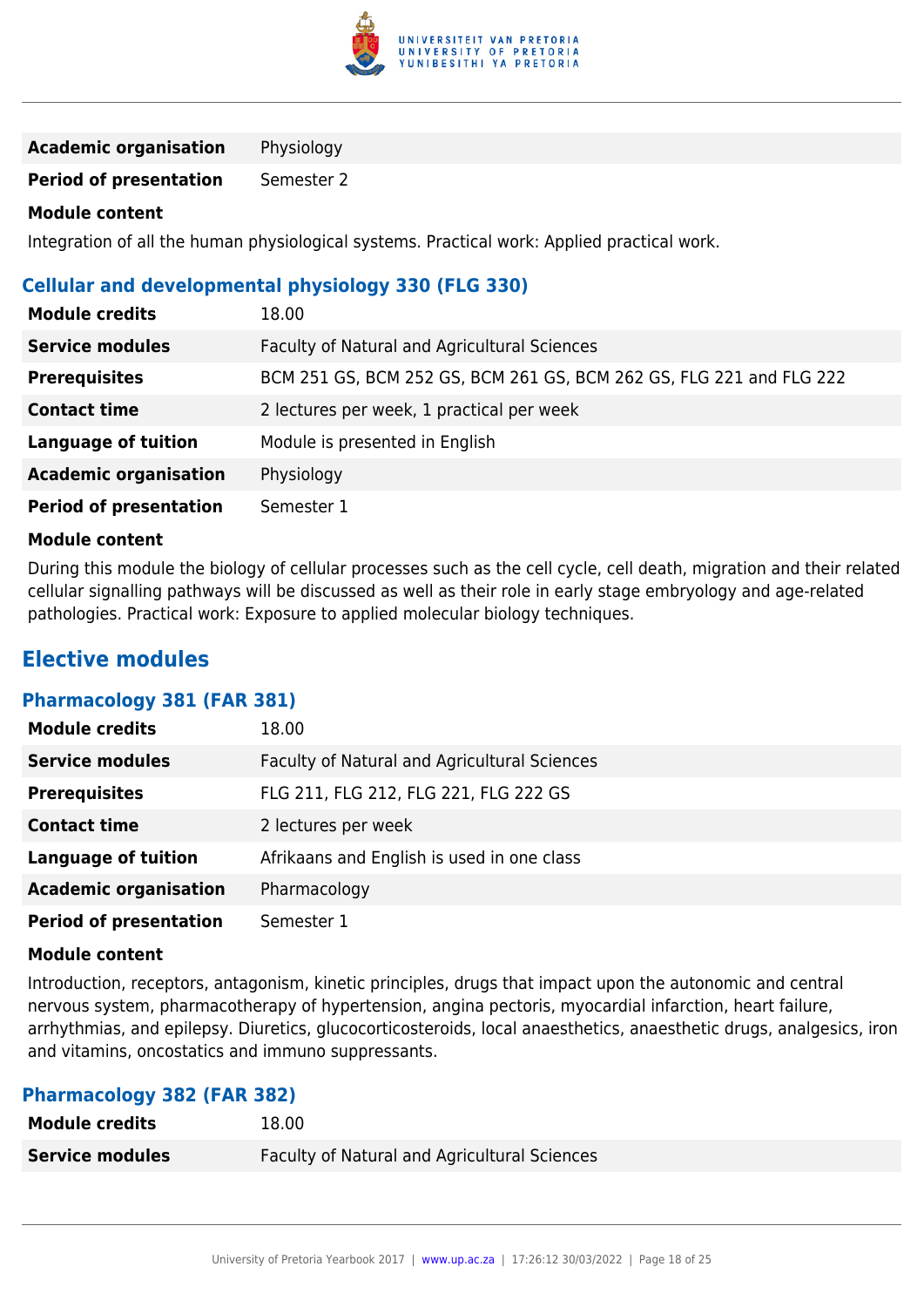

| <b>Prerequisites</b>          | FAR 381, FLG 211, FLG 212, FLG 221, FLG 222 GS |
|-------------------------------|------------------------------------------------|
| <b>Contact time</b>           | 2 lectures per week                            |
| <b>Language of tuition</b>    | Afrikaans and English is used in one class     |
| <b>Academic organisation</b>  | Pharmacology                                   |
| <b>Period of presentation</b> | Semester 2                                     |

Hormones, drugs that act on the histaminergic, serotonergic, and dopaminergic receptors. Pharmacotherapy of diabetes mellitus, schizophrenia, depression, obesity, anxiety, insomnia, gastro-intestinal diseases. Anticoagulants, antimicrobial drugs.

# **Industrial physiology 322 (FLG 322)**

| <b>Module credits</b>         | 18.00                                                                                                                                                                        |
|-------------------------------|------------------------------------------------------------------------------------------------------------------------------------------------------------------------------|
| <b>Service modules</b>        | Faculty of Natural and Agricultural Sciences                                                                                                                                 |
| <b>Prerequisites</b>          | BCM 253 GS, BCM 254 GS, BCM 255 GS, BCM 256 GS, BCM 263 GS, BCM 264 GS,<br>BCM 265 GS, BCM 266 GS, or BCM 251 GS, BCM 252 GS, BCM 261 GS, BCM 262<br>GS, FLG 221 and FLG 222 |
| <b>Contact time</b>           | 1 lecture per week, 1 practical per week                                                                                                                                     |
| Language of tuition           | Module is presented in English                                                                                                                                               |
| <b>Academic organisation</b>  | Physiology                                                                                                                                                                   |
| <b>Period of presentation</b> | Semester 2                                                                                                                                                                   |

#### **Module content**

Problem-orientated module, with the emphasis on occupational health and safety in the industrial environment. Integration of different physiological systems is required. Practical work: Exposure to occupational hygiene measurement techniques. \*Students interested in pursuing postgraduate studies in OHS must take FLG 322.

# **Eukaryotic gene control and development 351 (GTS 351)**

| <b>Module credits</b><br>18.00                  |                                           |
|-------------------------------------------------|-------------------------------------------|
| <b>Prerequisites</b>                            | GTS 251 GS and GTS 261 GS                 |
| <b>Contact time</b>                             | 1 practical per week, 2 lectures per week |
| Language of tuition                             | Module is presented in English            |
| <b>Academic organisation</b><br><b>Genetics</b> |                                           |
| <b>Period of presentation</b><br>Semester 1     |                                           |

#### **Module content**

Regulation of gene expression in eukaryotes: regulation at the genome, transcription, RNA processing and translation levels. DNA elements and protein factors involved in gene control. The role of chromatin structure and epigenetic changes. Technology and experimental approaches used in studying eukaryotic gene control. Applications of the principles of gene controlin embryonic development and differentiation, cancer and other diseases in humans.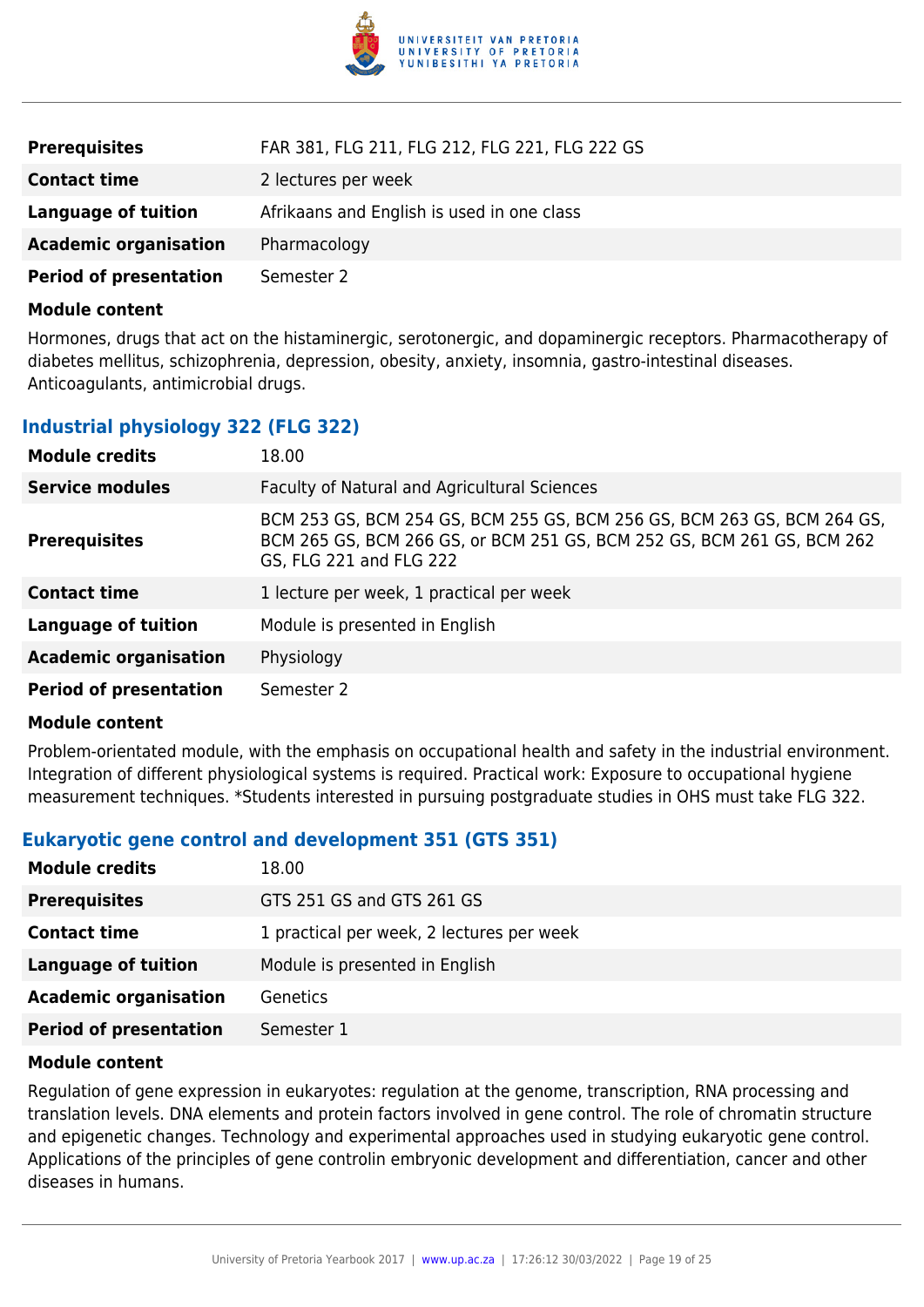

# **Virology 351 (MBY 351)**

| <b>Module credits</b>         | 18.00                                          |
|-------------------------------|------------------------------------------------|
| <b>Prerequisites</b>          | BCM 251, CMY 127, GTS 251, GTS 261 and MBY 161 |
| <b>Contact time</b>           | 2 lectures per week, 1 practical per week      |
| <b>Language of tuition</b>    | Module is presented in English                 |
| <b>Academic organisation</b>  | Microbiology and Plant Path                    |
| <b>Period of presentation</b> | Semester 1                                     |
|                               |                                                |

#### **Module content**

Introduction to the viruses as a unique kingdom inclusive of their different hosts, especially bacteria, animals and plants; RNA and DNA viruses; viroids, tumour viruses and oncogenes, mechanisms of replication, transcription and protein synthesis; effect on hosts; viral immunology; evolution of viruses.

# **Genetic manipulation of microbes 364 (MBY 364)**

| <b>Module credits</b>         | 18.00                                          |
|-------------------------------|------------------------------------------------|
| <b>Prerequisites</b>          | BCM 251, CMY 127, GTS 251, GTS 261 and MBY 251 |
| <b>Contact time</b>           | 2 lectures per week, 1 practical per week      |
| Language of tuition           | Module is presented in English                 |
| <b>Academic organisation</b>  | Microbiology and Plant Path                    |
| <b>Period of presentation</b> | Semester 2                                     |

#### **Module content**

Isolation of clonable DNA (genomic libraries, cDNA synthesis) cloning vectors (plasmids, bacteriophages, cosmids) plasmid incompatibility and control of copy number. Ligation of DNA fragments, modification of DNA end and different ligation strategies. Direct and indirect methods for the identification of recombinant organisms. Characterization (polymerase chain reaction, nucleic acid sequencing) and mutagenisis of cloned DNA fragments. Gene expression in Gram negative (E.coli) Gram positive (B.subtilis) and yeast cells (S.cerevisea). Use of Agrobacterium and baculoviruses for gene expression in plant and insect cells respectively. Applications in protein engineering, diagnostics and synthesis of useful products.

# **Genome evolution and phylogenetics 354 (GTS 354)**

| <b>Module credits</b>         | 18.00                                                                |
|-------------------------------|----------------------------------------------------------------------|
| <b>Service modules</b>        | Faculty of Engineering, Built Environment and Information Technology |
| <b>Prerequisites</b>          | GTS 251 GS and GTS 261 GS                                            |
| <b>Contact time</b>           | 1 practical per week, 2 lectures per week                            |
| <b>Language of tuition</b>    | Module is presented in English                                       |
| <b>Academic organisation</b>  | Genetics                                                             |
| <b>Period of presentation</b> | Semester 1                                                           |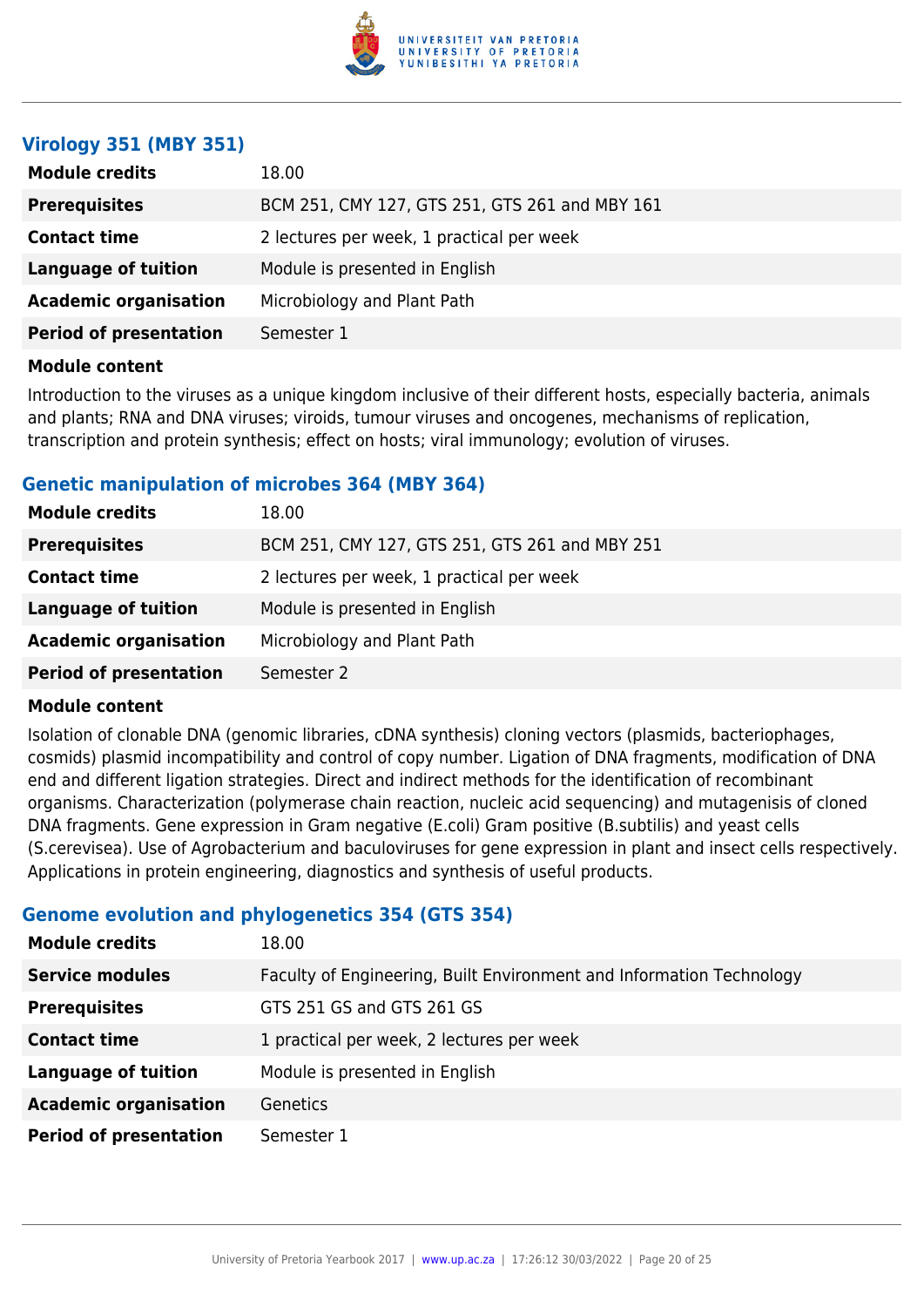

Mechanisms involved in the evolutions of genomes. Comparison of the molecular organisation of viral, archaea, eubacterial and eukarytotic genomes. Genome project design, DNA sequencing methods and annotation. Molecular evolution. Phylogenetic inference methods. Applications of phylogenetics and contemporary genome research.

# **Population and evolutionary genetics 367 (GTS 367)**

| <b>Module credits</b>         | 18.00                                                                |
|-------------------------------|----------------------------------------------------------------------|
| <b>Service modules</b>        | Faculty of Engineering, Built Environment and Information Technology |
| <b>Prerequisites</b>          | GTS 251 and GTS 261                                                  |
| <b>Contact time</b>           | 1 practical per week, 2 lectures per week                            |
| <b>Language of tuition</b>    | Module is presented in English                                       |
| <b>Academic organisation</b>  | <b>Genetics</b>                                                      |
| <b>Period of presentation</b> | Semester 2                                                           |

#### **Module content**

Genetic and phenotypic variation. Organisation of genetic variation. Random genetic drift. Mutation and the neutral theory. Darwinian selection. Inbreeding, population subdivision and migration. Evolutionary quantitative genetics. Population genomics. Human population genetics. Levels of selection and individuality. Arms races and irreversibility. Complexity. Applied evolution.

# **Genetics in human health 368 (GTS 368)**

| <b>Module credits</b>         | 18.00                                     |
|-------------------------------|-------------------------------------------|
| <b>Prerequisites</b>          | GTS 251 and GTS 261 GS                    |
| <b>Contact time</b>           | 1 practical per week, 2 lectures per week |
| <b>Language of tuition</b>    | Module is presented in English            |
| <b>Academic organisation</b>  | Genetics                                  |
| <b>Period of presentation</b> | Semester 2                                |

#### **Module content**

Application of modern genetics to human variability, health and disease. Molecular origin of Mendelian and multifactorial diseases. The use of polymorphisms, gene mapping, linkage and association studies in medical genetics. Genetic diagnosis – application of cytogenetic, molecular and genomic techniques. Congenital abnormalities, risk assessment and genetic consultation. Prenatal testing, population screening, treatment of genetic diseases and gene-based therapy. Pharmacogenetics and cancer genetics. Ethical aspects in medical genetics.

# **Plant genetics and crop biotechnology 361 (BTC 361)**

| <b>Module credits</b>  | 18.00                                                                |
|------------------------|----------------------------------------------------------------------|
| <b>Service modules</b> | Faculty of Engineering, Built Environment and Information Technology |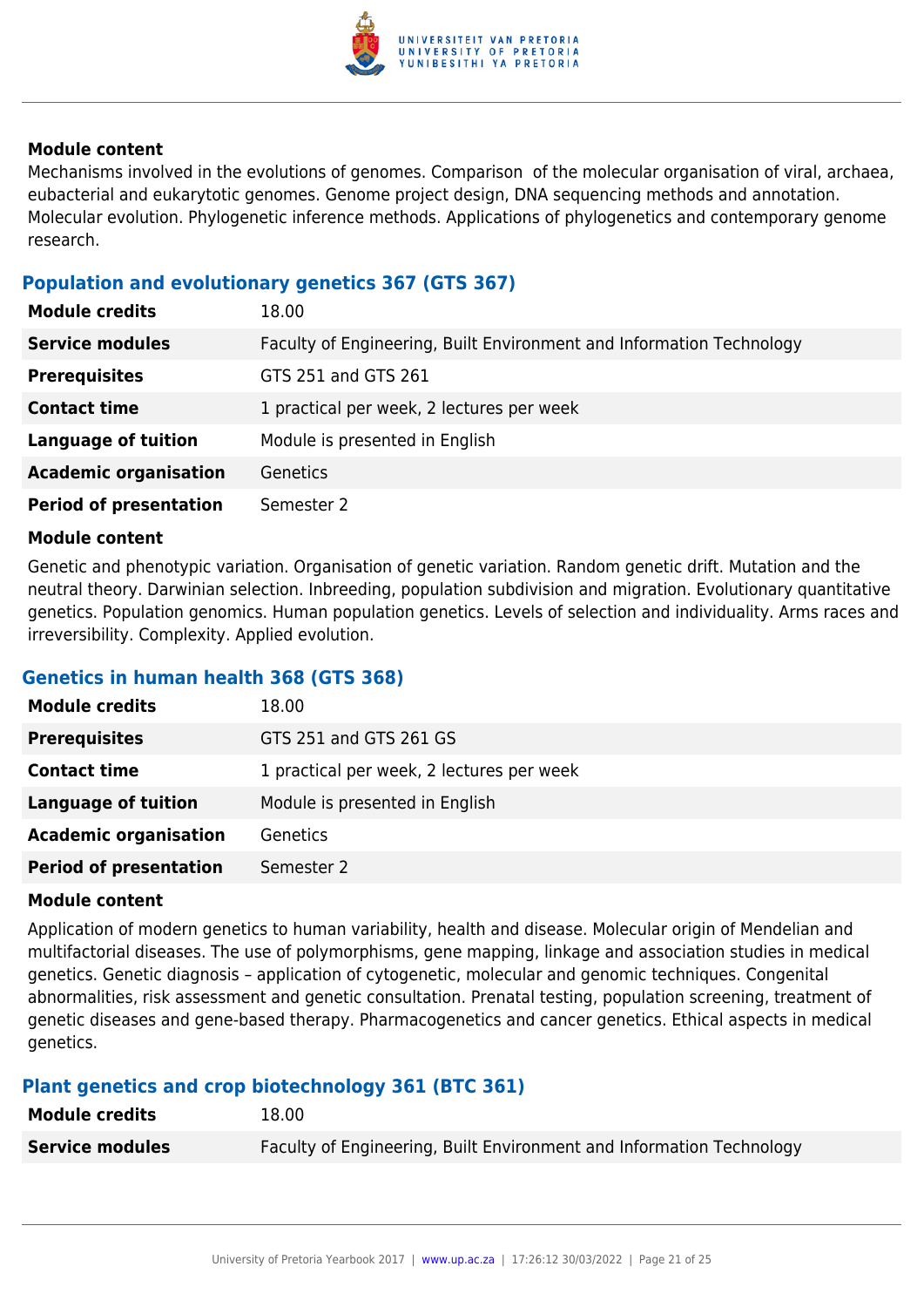

| <b>Prerequisites</b>          | GTS 251 and {GTS 261 GS or BOT 261} and {GTS 351 and GTS 352 are<br>recommended} |
|-------------------------------|----------------------------------------------------------------------------------|
| <b>Contact time</b>           | 2 lectures per week, 1 practical per week                                        |
| Language of tuition           | Module is presented in English                                                   |
| <b>Academic organisation</b>  | Genetics                                                                         |
| <b>Period of presentation</b> | Semester 2                                                                       |

Plant genetics and genomics: gene control in plants, epigenetics, co-suppression, forward and reverse genetics, structural and functional genomics. Plant development: signal perception, cell death, control of cell division. Plant-environment interactions. Crop genetic modification: food security, GMO regulation, plant transformation, whole-chromosome transformation, synthetic biology, homologous recombination. Crop molecular markers: marker types, genotyping, QTL mapping, marker-assisted breeding. Future of crop biotechnology: applications of genomics, biopharming, genetical genomics, systems biology

# **Microbe interactions 365 (MBY 365)**

| <b>Module credits</b>         | 18.00                                     |
|-------------------------------|-------------------------------------------|
| <b>Prerequisites</b>          | MBY 251, MBY261, MBY 351 and MBY 355      |
| <b>Contact time</b>           | 1 practical per week, 2 lectures per week |
| <b>Language of tuition</b>    | Module is presented in English            |
| <b>Academic organisation</b>  | Microbiology and Plant Path               |
| <b>Period of presentation</b> | Semester 2                                |

#### **Module content**

Interactions between microbes and their abiotic environment; microbial interaction with other strains of the same and other species; microbial interactions across kingdoms; pathogenic interactions between microbes and plant or animal hosts; mutualistic interactions between microbes and their hosts; introduction to systems biology.

# **Bacterial genetics 355 (MBY 355)**

| <b>Module credits</b>         | 18.00                                          |
|-------------------------------|------------------------------------------------|
| <b>Prerequisites</b>          | BCM 251, CMY 127, GTS 251, GTS 261 and MBY 251 |
| <b>Contact time</b>           | 1 practical per week, 2 lectures per week      |
| <b>Language of tuition</b>    | Module is presented in English                 |
| <b>Academic organisation</b>  | Microbiology and Plant Path                    |
| <b>Period of presentation</b> | Semester 1                                     |

#### **Module content**

DNA replication and replication control. DNA recombination. DNA damage and repair. Genetics of bacteriophages, plasmids and transposons. Bacterial gene expression control at the transcriptional, translational and post-translational levels. Global regulation and compartmentalisation.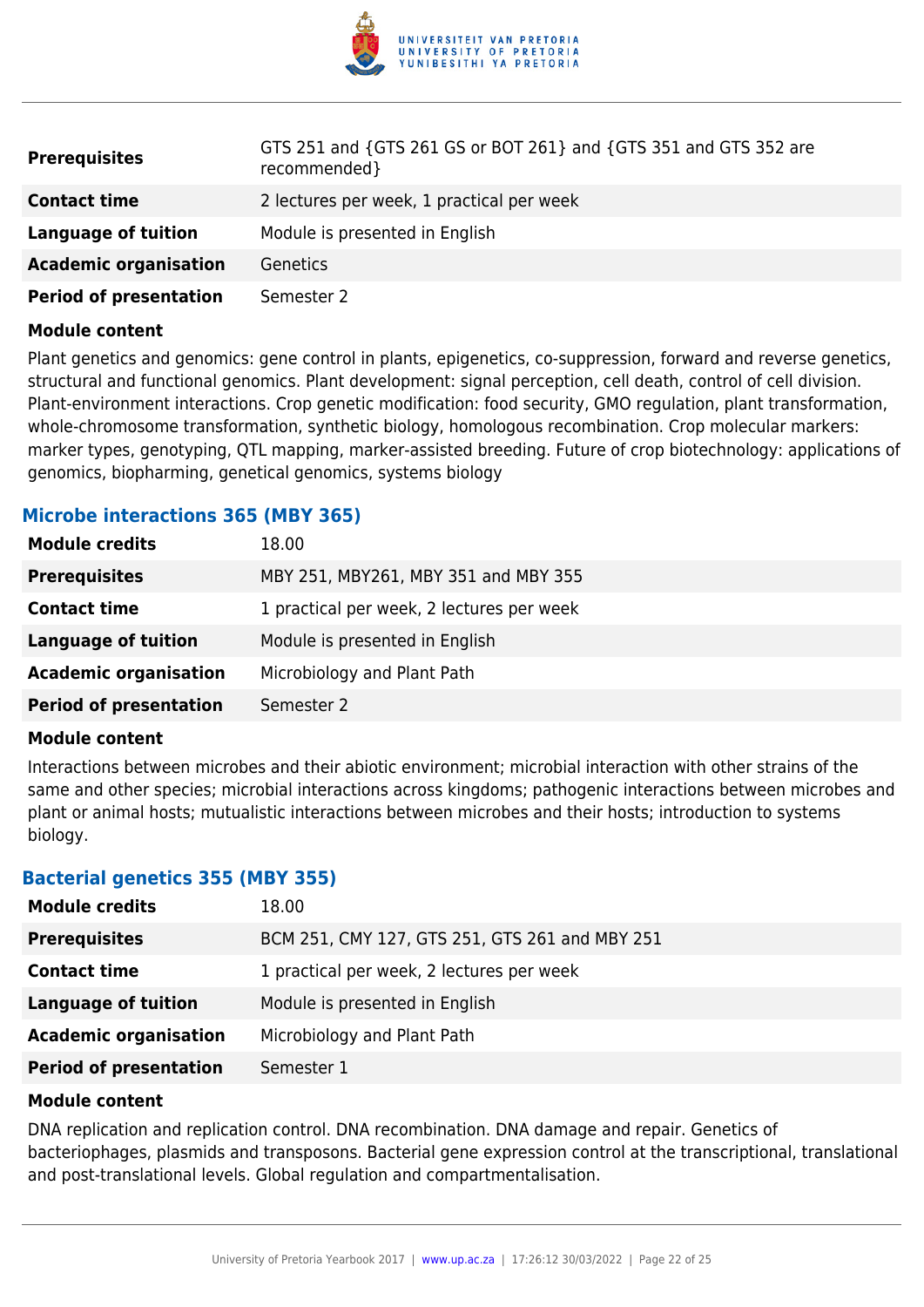

| <b>Module credits</b>         | 18.00                                              |
|-------------------------------|----------------------------------------------------|
| <b>Prerequisites</b>          | <b>BCM 251 and BCM 252</b>                         |
| <b>Contact time</b>           | 180 minute practical per week, 2 lectures per week |
| <b>Language of tuition</b>    | Afrikaans and English is used in one class         |
| <b>Academic organisation</b>  | Biochemistry                                       |
| <b>Period of presentation</b> | Semester 1                                         |

# **Macromolecules of life: Structure-function and Bioinformatics 356 (BCM 356)**

#### **Module content**

Perspectives on the flow of information from nucleic acids to proteins, the structure and functions of nucleic acids and proteins and their organisation into hierarchical, interdependent systems. Nucleic acid structure as observed in fibres and crystals as well as global DNA and RNA analyses (methods and bioinformatic analyses). Biochemical analyses of nucleotides. DNA-DNA recognition: non-standard and higher order DNA structures. The RNA structural world, RNAi, miRNA and ribosomes. Cellular functions of coding and non-coding nucleic acids. Principles of small molecule-DNA recognition. Principles of protein-DNA recognition and interactions. Bioinformatics predictions of protein and small molecule DNA interactions. Chemical reactivity of amino acids. Domain structures of proteins and Ramachandran plots. Protein folding, sequence motifs and domains, higher order and supramolecular structure, self-assembly, conjugated proteins, post-translational modifications, conjugated proteins and bioinformatics predictions. Principles of protein function and protein structure relationships. Protein-ligand and protein-protein interactions. Protein aggregation in disease. Examples of the diverse functions of proteins and peptides, including enzymes, hormones, neurotransmitters, antibodies, receptors, transport and membrane proteins. Global analysis of proteins through proteomics. Basic principles of nuclear magnetic resonance, mass spectrometry and X-ray crystallography. Protein purification and characterization including, pI, molecular mass, amino acid composition and sequence. Practical training will include interactive computer-guided demonstrations of protein analysis, hands-on practical sessions for nucleic acid purification and chemical structure characterisation, protein expression and purification (including SDS-PAGE), protein sequence analysis including mass spectrometry, protein structure analysis by 3D protein modelling and protein folding (Bioinformatics).

# **Biocatalysis and integration of metabolism 357 (BCM 357)**

| <b>Module credits</b>         | 18.00                                              |
|-------------------------------|----------------------------------------------------|
| <b>Prerequisites</b>          | BCM 251 and BCM 252 and BCM 261                    |
| <b>Contact time</b>           | 2 lectures per week, 180 minute practical per week |
| Language of tuition           | Afrikaans and English is used in one class         |
| <b>Academic organisation</b>  | Biochemistry                                       |
| <b>Period of presentation</b> | Semester 1                                         |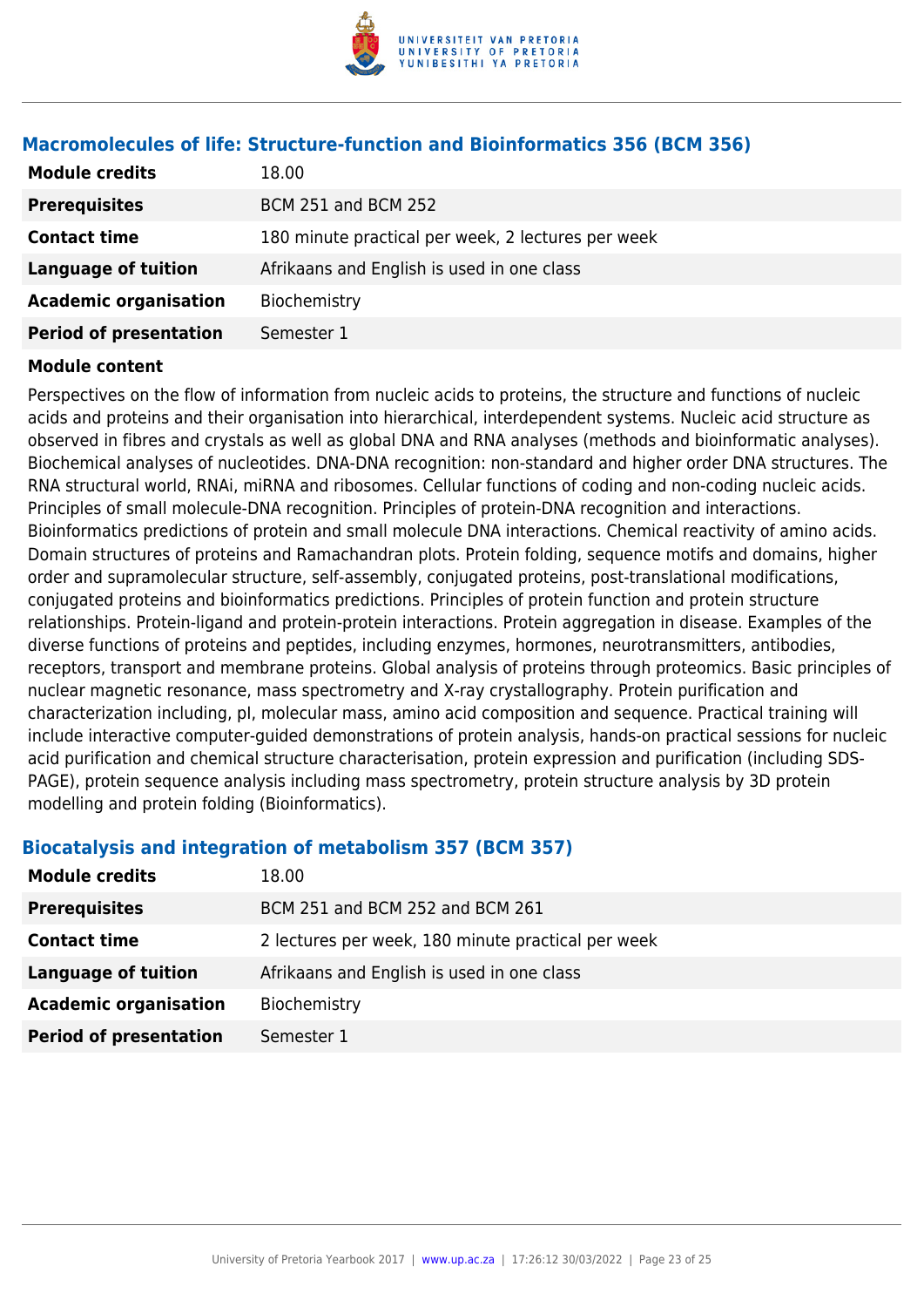

Nomenclature: enzyme nomenclature and classification. Specificity and mechanisms: the active site, mechanisms of catalysis and examples of specific enzyme mechanisms, e.g. lysozyme and carboxypeptidase A. Advanced enzyme kinetics, Cleland nomenclature and multi-substrate reactions. Allosteric enzymes: models by Koshland, Hill and Monod. Ligands binding to proteins. Problems and answers: tutorials of problems and answers based on above concepts. Integration of metabolism; hormones and second messengers; cell signalling; a case study in connectivity among metabolic pathways and their regulation, in for example diabetes and starvation. Inhibitors of angiotensin converting enzyme (ACE). RNA as enzymes. Applications of enzymes in food and cosmetics industries and in clinical pathology assays as biomarkers of diseases and toxic responses. Elucidation of metabolic pathways.

Practical sessions cover tutorials on calculations, isolation of an enzyme, determination of pH and temperature optimum, determination of Km and Vmax, enzyme activation, enzyme inhibition, purification table and final report, oral defense of report.

# **Cell structure and function 367 (BCM 367)**

| <b>Module credits</b>         | 18.00                                              |
|-------------------------------|----------------------------------------------------|
| <b>Prerequisites</b>          | BCM 251 and BCM 252 and BCM 261                    |
| <b>Contact time</b>           | 2 lectures per week, 180 minute practical per week |
| Language of tuition           | Afrikaans and English is used in one class         |
| <b>Academic organisation</b>  | Biochemistry                                       |
| <b>Period of presentation</b> | Semester 2                                         |

# **Module content**

Visualising cell structure and localising proteins within cells. Cell ultrastructure. Purification of subcellular organelles. Culturing of cells. Diversity and commonality of cells. Biomembrane structure. Transmembrane transport of ions and small molecules. Moving proteins into membranes and organelles. Vesicular traffic, secretion, exocytosis and endocytosis. Cell organisation and movement. Cell-cell and cell-matrix adhesion. Practical training includes tutorials on cytometry and mircoscopy, mini-research projects where students are introduced and guided through aspects of research methodology, experimental planning as well as techniques associated with cellular assays. Active transport studies in yeast cells.

# **Molecular basis of disease 368 (BCM 368)**

| 18.00                                              |
|----------------------------------------------------|
| BCM 251 and BCM 252 and BCM 261                    |
| 180 minute practical per week, 2 lectures per week |
| Afrikaans and English is used in one class         |
| Biochemistry                                       |
| Semester 2                                         |
|                                                    |